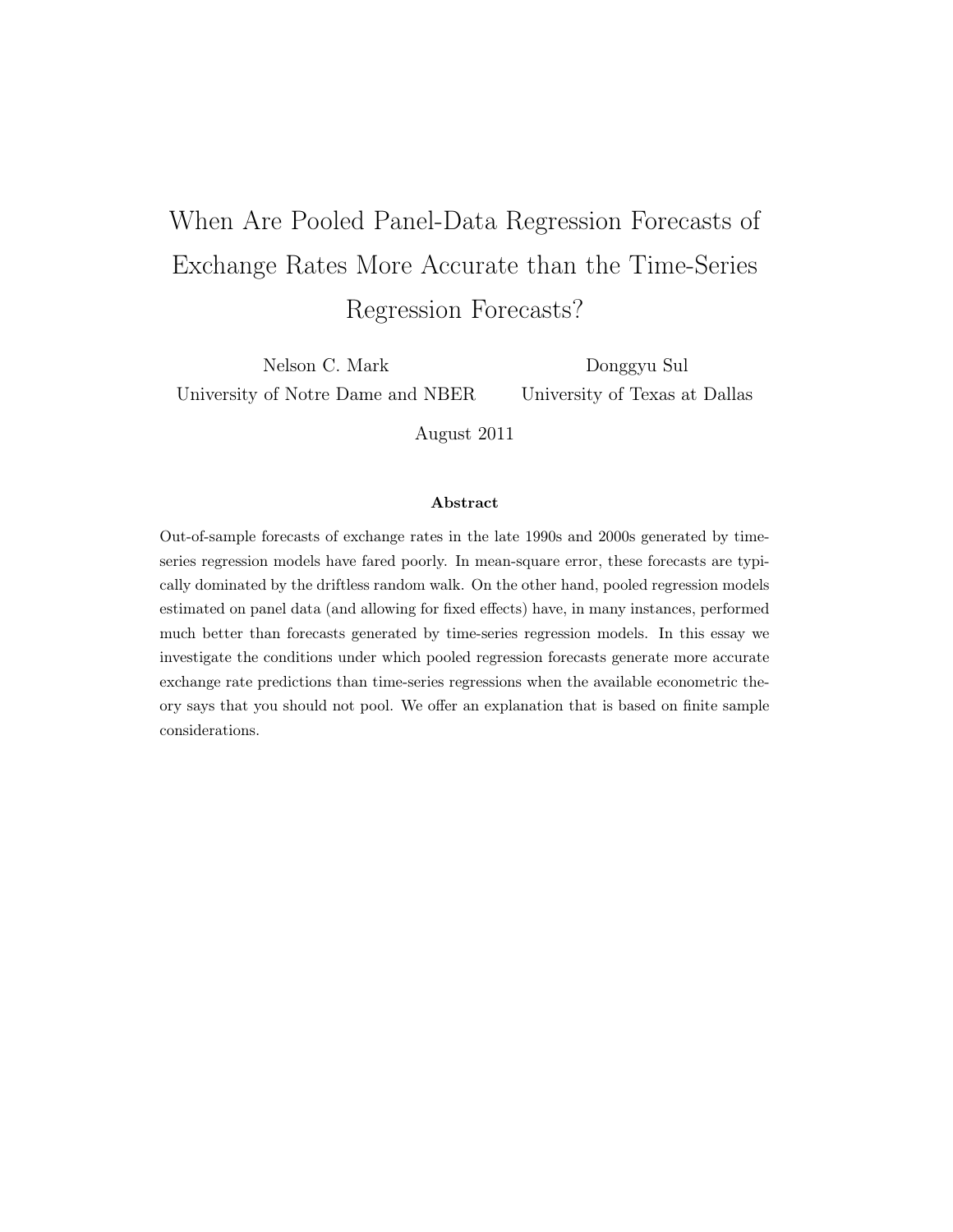# 1 Introduction

Out-of-sample forecasts of exchange rates in the late 1990s and 2000s generated by time-series regression models have fared poorly. These forecasts are typically dominated (in mean-square error) by the driftless random walk. On the other hand, pooled regression models estimated on panel data (allowing for fixed effects) have, in many instances, performed much better than forecasts generated by time-series regression models. The superior predictive performance of the pooled panel data models is a puzzle because the evidence also tells of significant underlying model heterogeneity, in which case econometric theory tells us that pooling is inappropriate. Groen (2005), Rapach and Wohar (2004), Westerlund and Basher (2010) address the question about whether or not it is appropriate to pool. In this essay we ask when is it (under what conditions) that pooled regression forecasts generate more accurate exchange rate predictions than time-series regressions when the available econometric theory says that you should not pool.

The empirical literature upon which we focus traces its origin to, and is motivated toward overturning the findings of Meese and Rogoff (1983), who in studying floating exchange rates in the post Bretton Woods era, demonstrated that the driftless random walk model dominated economic theory based econometric models (e.g., purchasing-power parity models or simple monetary models) in out-of-sample forecast accuracy. Using time-series regression models, Mark (1995) and Chinn and Meese (1995) were able to overturn Meese and Rogoff by examination of long-horizon forecasts with error-correction models. The success of these papers was only temporary, however, because it was found that as time passed and more recent data from the 1990s and the 2000s were added to the time-series, the earlier findings of predictability became insignificant (Groen (1999), Cheung et al. (2005), Faust et al. (2003)). At the same time, other research (Lothian and Taylor (1996) and Rapach and Wohar (2002)) added observations to the front-end of the sample by constructing long historical time-series spanning over a hundred years or more. These studies found that simple monetary models and purchasing power parity based models have significant predictive ability. These papers are notable because their findings suggest that the inability to predict exchange rates with time-series regression models is a smallsample issue. The long time-span studies can be criticized, however, because they employed data that spanned across both fixed and flexible exchange rate regimes but they did not control for regime changes. The interpretation of the ability to predict out of sample based on a forecasting model estimated across different regimes is not entirely obvious.

One reaction to this state of affairs was to restrict attention to the post Bretton Woods float and to increase sample size in the cross-sectional dimension and exploiting panel data,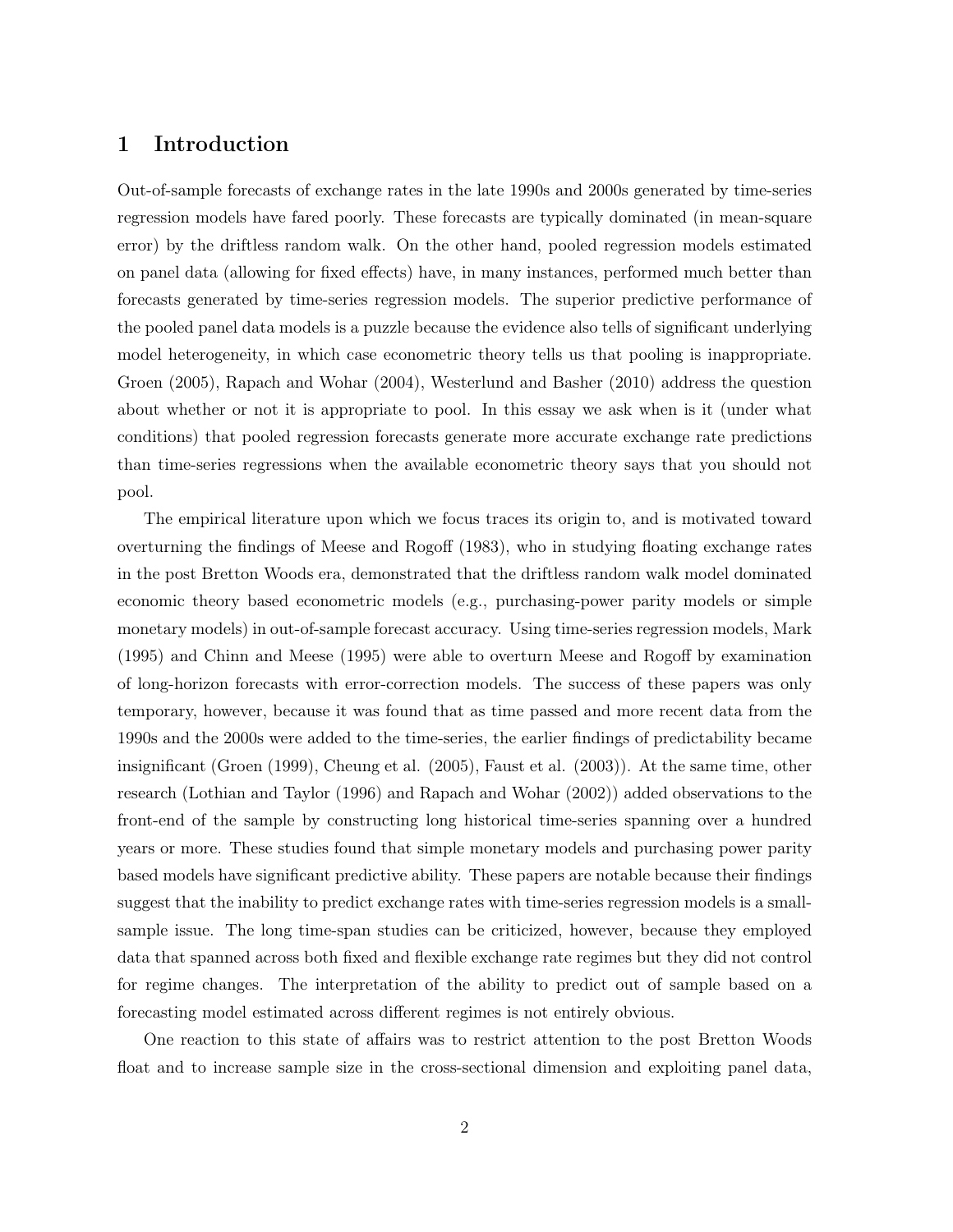as in Mark and Sul (2001), Groen (2005), Cerra and Saxena (2010), and Ince (2010). These studies found that forecasts built from pooled regression models estimated on panel-data dominate those of time-series regression forecasts as well as random walk forecasts in mean square.<sup>1</sup> However, the data also tell us that there is significant heterogeneity across countries in the coefficients of the forecasting equation. Econometric theory instructs us in this case that one should not pool. But allowing for heterogeneous constants and slopes would generate little advantage over time-series regression, except to the extent that you could exploit correlated errors and do seemingly unrelated regression. Pooling when there is slope coefficient heterogeneity appears to commit, in the cross-sectional dimension, the same sort of error that failure to account for regime changes does in the time-series context.

The next section describes the methodology employed in the panel data exchange rate forecasting literature. In Section 3, we discuss the econometric theory that gives us some guidance in seeing the consequences from pooling when there is underlying heterogeneity. Section 4 contains a small Monte Carlo study that illustrates some of the ideas and predictions from the econometric theory. Section 5 is an application to data and Section 6 concludes.

## 2 Panel data exchange rate determination studies

In a data set of N countries indexed by  $i \in [1, N]$  and T time-series observations indexed by  $t \in [1, T]$ , let  $x_{it}$  be a (scalar) prediction variable for  $s_{i,t+k}$ , the log exchange rate for country i. Mark and Sul (2001) and Cerra and Saxena (2010) investigate the empirical link between the monetary model fundamentals and the exchange rate. They set  $x_{i,t}$  to be the deviation of today's exchange rate  $s_{i,t}$  from the long-run equilibrium value predicted by economic theory. In the case of the monetary model,  $x_{i,t} = f_{i,t} - s_{i,t}$ , where  $f_{i,t} = (m_{i,t} - m_{0,t}) - \lambda (y_{i,t} - y_{0,t})$ , country '0' is the base country, m is the log money stock and  $y$  is log real income. They used the panel exchange rate predictive regression

$$
s_{i,t+k} - s_{it} = \beta x_{it} + \eta_{i,t+k}
$$

where  $\eta_{i,t+k} = \gamma_i + \theta_{t+k} + \epsilon_{i,t+k}$  has an error-components representation with individual (fixed) effect  $\gamma_i$ , common time effect  $\theta_t$  and idiosyncratic effect  $\epsilon_{i,t+k}$ . Rapach and Wohar (2004) reject the null hypothesis of slope coefficient homogeneity at the one-percent level using Mark and Sul's data set.

<sup>&</sup>lt;sup>1</sup>Groen (2000), Husted and MacDonald (1998) exploit panel data to test restrictions implied by the monetary model and find the evidence for the monetary model to be much stronger using panel data but these papers do not engage in out-of-sample prediction. Rogoff and Stavrakeva (2008) find that panel data models with time dummies do not produce robust forecasting results.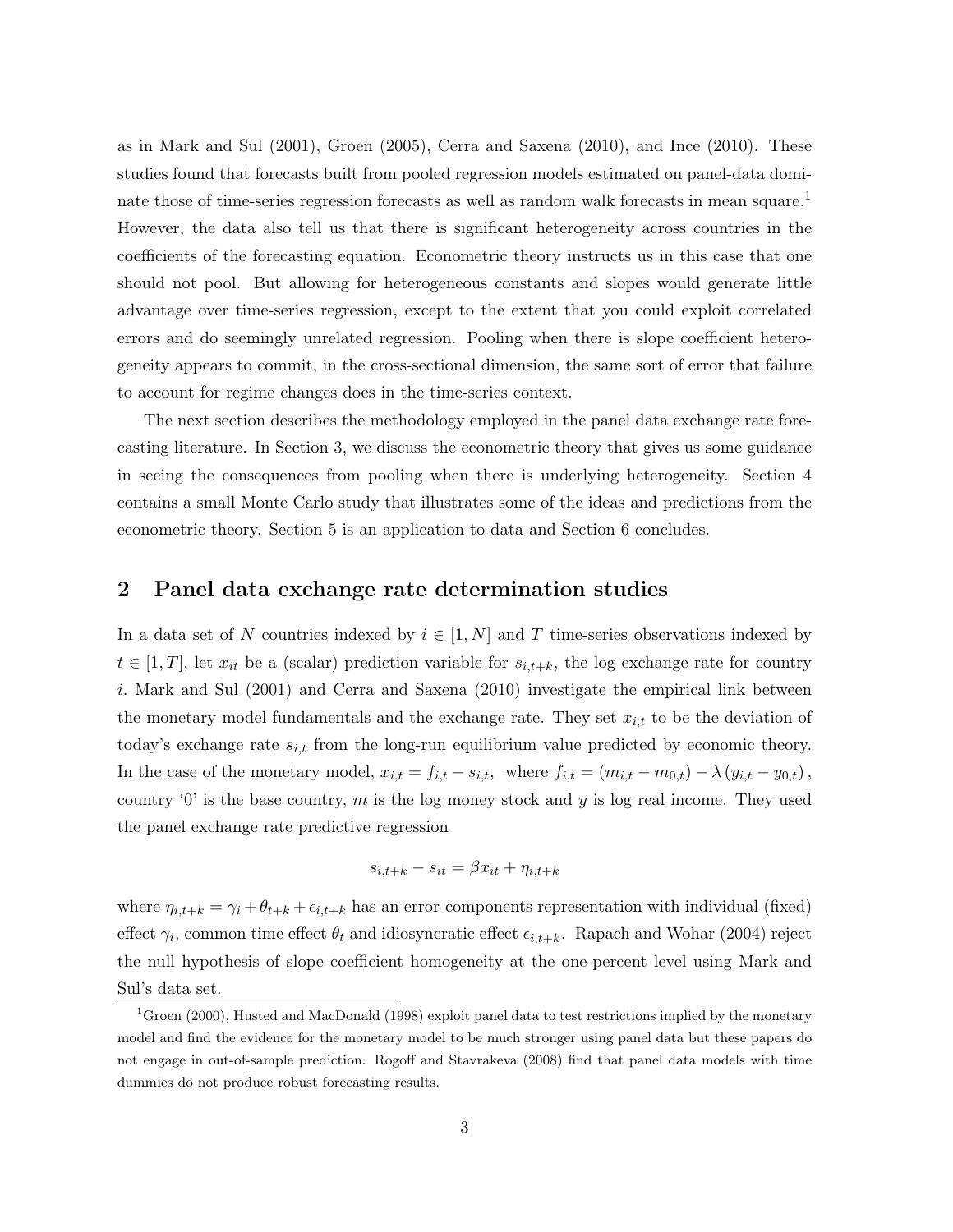Groen (2005) uses a four-country panel and pools a vector error correction model (VECM). Letting  $X_{i,t} = (s_{i,t}, (m_{i,t} - m_{0,t}), (y_{i,t} - y_{0,t}))'$  and  $Z_{i,t-1} = (X'_{i,t-1}, 1)$ , the model he works with is

$$
\Delta X_{i,t} = \alpha (1, -1, \phi, c_i) Z_{i,t-1} + \sum_{j=1}^{P} \Gamma_{i,j} \Delta X_{i,t-j} + \epsilon_{i,t},
$$

where  $(1, -1, \phi)$  is the common cointegrating vector and  $c_i$  is the regression constant. He finds that out-of-sample forecasts with the pooled VECM, beat the random walk and beat the unpooled (individual country) VECM forecasts.

In addition to forecasting studies, panel data has been used extensively in exchange rate research. Beginning with Frankel and Rose (1996), many studies have employed panel data to study long-run purchasing power parity (Papell (2006), Papell and Theodoridis (1998, 2001), Choi et al. (2006)), and cointegrating restrictions imposed by monetary models (Husted and MacDonald (1998), Groen (2000) and Rogoff and Stavrakeva (2008)). To the extent to which these papers pooled in the presence of cross-sectional heterogeneity, our comments may also have applicability. Engel, Mark and West (2010) employ factor models to predict the exchange rate. This is another use of panel data, but this sort of work is the topic of a separate paper.

# 3 Asymptotic consequences of pooling

Let  $y_{i,t+k} = s_{i,t+k} - s_{i,t}$ , where  $s_{i,t}$  is the exchange rate between country i and the base country, in logarithms. Suppose that economic theory suggests to us that  $x_{it}$  contains predictive information for future  $s_{i,t}$ . For example, we might think that the real exchange rate is mean reverting. In this case, we might let  $x_{it}$  be the deviation from purchasing power parity if we thought that the nominal exchange rate chases the relative price differential after a shock. Alternatively, we might let  $x_{it}$  be the deviation of  $s_{it}$  from a long-run specification of the equilibrium exchange rate. Simple monetary models suggest using some linear combination of the logarithm of country i's money stocks, interest rates, and real GDP relative to those of the base country. Macroeconomic panel data sets typically have  $T > N$ . The existence of predictive ability has been investigated in two ways. The preferred method in the finance literature is to estimate a predictive regression for asset returns–that is a regression of future returns on currently observed data–and drawing inference on the slope coefficients using the full data set (Fama and French (1988), Daniel (2001), Stambaugh (1999)). The preferred method in research on exchange rates has been to employ out-of-sample prediction procedures and to examine the properties of the prediction errors.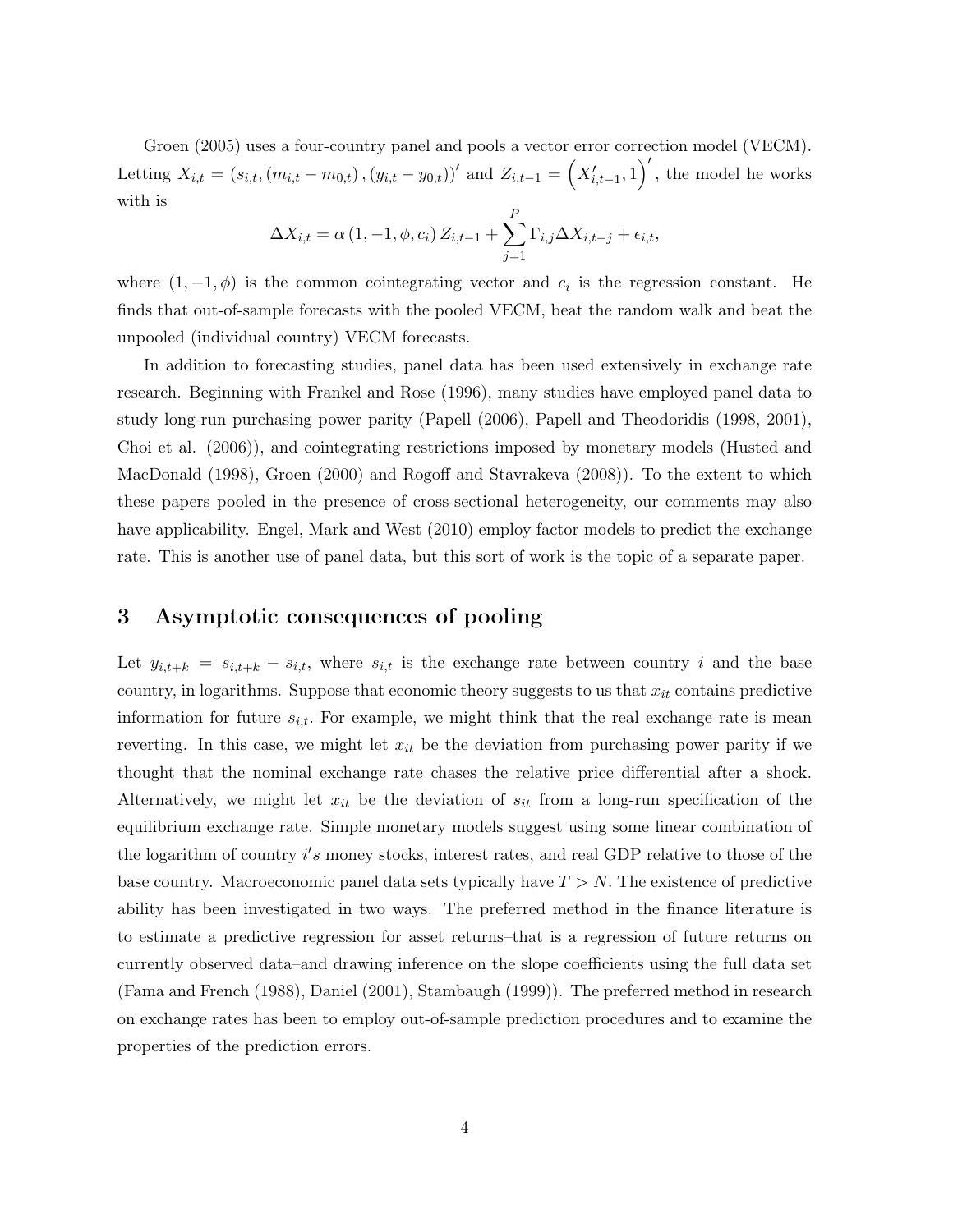#### 3.1 Predictive regression estimated on full sample

Suppose that the truth is

$$
y_{i,t+1} = \beta x_{it} + \epsilon_{i,t+1},\tag{1}
$$

where  $\epsilon_t = (\epsilon_{1,t}, ..., \epsilon_{N,t}) \stackrel{iid}{\sim} (0, \sigma_\epsilon^2)$ . This is the case where the slope is identical across countries. In practice, one always includes a (possibly heterogeneous) constant in the regression but we will ignore it in the exposition. This is a predictive regression in the sense that future changes in the exchange rate are projected onto current values of  $x_{it}$ . We will assume that this is a wellbehaved regression. This will be true if  $x_{it}$  is econometrically exogenous. If this assumption seems too strong, one may assume that an appropriate bias correction method is applied. The asymptotic results that we discuss will not be affected if this is the case. The existence of predictive ability can be tested by estimating the predictive equation (1) in the full sample  $(i = 1, ..., N, t = 1, ..., T)$  and doing a t-test of the null hypothesis  $H_0: \beta = 0$  against the alternative  $H_A: \beta \neq 0$ .

Asymptotic distribution theory tells us there are advantages to pooling if the truth is given by (1). An easy way to see this is by looking at the convergence rate of the pooled least-squares estimator,

$$
\sqrt{NT}\left(\hat{\beta}-\beta\right) \stackrel{d}{\rightarrow} N\left(0, \sigma_{\epsilon}^2 Q^{-1}\right) \tag{2}
$$

where  $Q = \text{plim}((NT)^{-1}\sum_{i}\sum_{t}x_{it}^{2})$ . Thus, the pooled estimator converges in distribution at the rate  $\sqrt{NT}$  whereas the least-squares estimator for the time-series regression (not pooled) converges at rate  $\sqrt{T}$ . This suggests that asymptotically, there is an informational advantage to be gained by expanding the available observations in the cross-sectional dimension when the slopes are identical across i.

Now to compare to the case where there is underlying heterogeneity in the regression slopes, let the truth be

$$
y_{i,t+1} = \beta_i x_{i,t} + \epsilon_{i,t+1} \tag{3}
$$

$$
\beta_i \stackrel{iid}{\sim} (\beta, \sigma_\beta^2). \tag{4}
$$

Eq. (4) characterizes the underlying heterogeneity of the slopes. Evidence of underlying heterogeneity in the slope coefficients across individuals has been reported by Groen (2005), Rapach and Wohar (2004), and Westerlund and Basher (2010). Pooling in the presence of heterogeneous slopes distorts the error term  $u_{i,t+1}$  in

$$
y_{i,t+1} = \beta x_{it} + u_{i,t+1},
$$
  

$$
u_{i,t+1} = (\beta_i - \beta) x_{it} + \epsilon_{i,t+1}.
$$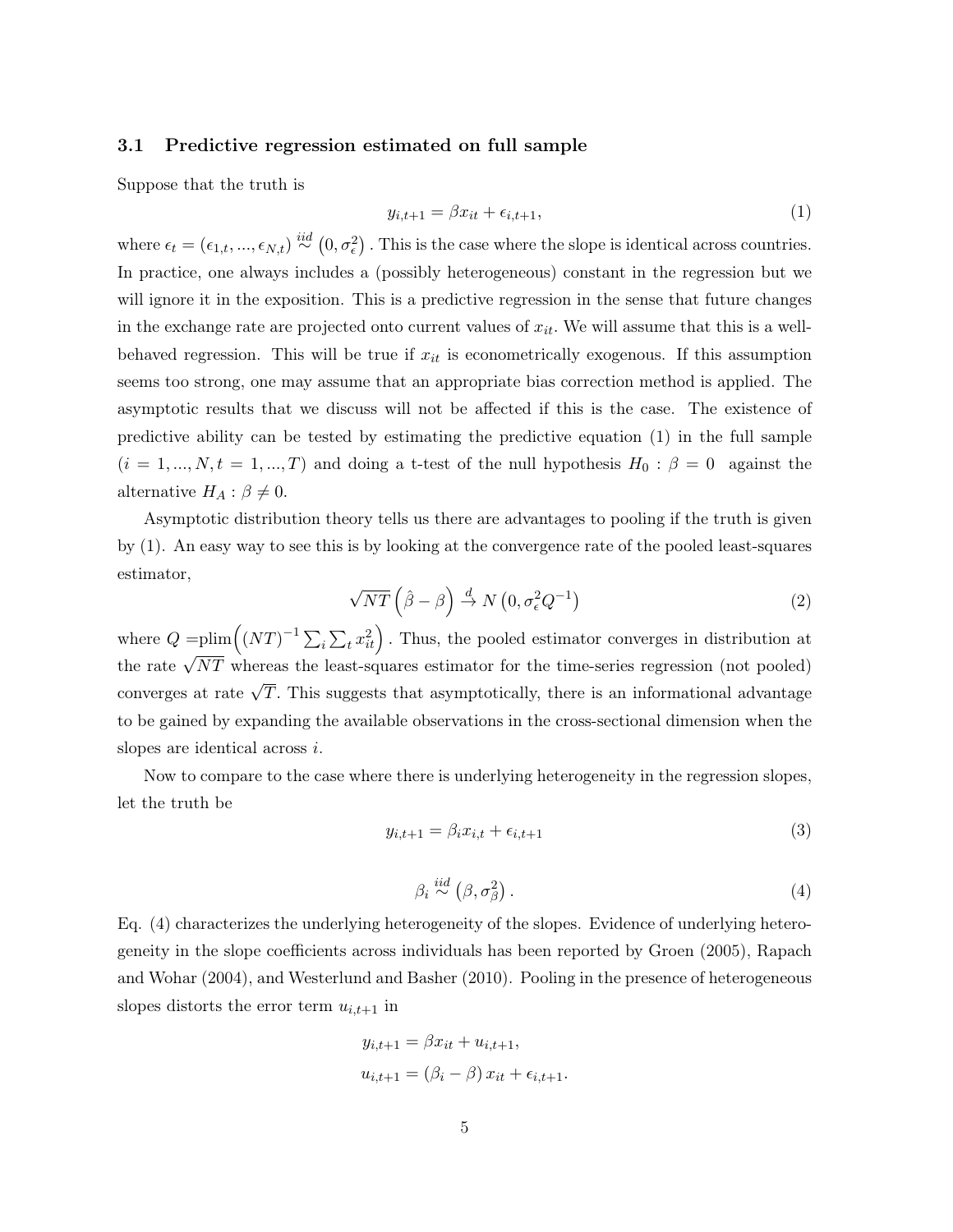As a result of this distortion, the asymptotic distribution of the pooled estimator is

$$
\sqrt{NT}\left(\hat{\beta}-\beta\right) \stackrel{d}{\rightarrow} N\left(0, \left(\omega^2 Q^{-1} + \sigma_\epsilon^2 Q^{-1}\right)\right) \tag{5}
$$

where  $\omega^2$  and  $\sigma_{\epsilon}^2$  are the asymptotic variances of  $\left(\frac{1}{\sqrt{\lambda}}\right)$  $\frac{1}{NT} \sum_{i=1}^{N} \sum_{t=1}^{T} (\beta_i - \beta) x_{it}^2 \right)$  and  $\left(\frac{1}{\sqrt{N}}\right)$  $\frac{1}{NT} \sum_{i=1}^{N} \sum_{t=1}^{T} \epsilon_{i,t+1}$ respectively.

To discuss the pros and cons of pooling, we compare the asymptotic distribution of the time-series regression (OLS) estimator with the pooled regression estimator. Under the null hypothesis of no predictability,  $(\beta_i = \beta = 0)$ , let us rewrite the asymptotic distribution of the pooled estimator (5)) as

$$
\sqrt{T}\left(\hat{\beta}-0\right) \stackrel{d}{\rightarrow} N\left(0, \frac{\omega^2 Q^{-1} + \sigma_\epsilon^2 Q^{-1}}{N}\right). \tag{6}
$$

The asymptotic distribution of the OLS estimator in the time-series case is of course,

$$
\sqrt{T}\left(\hat{\beta}_i - 0\right) \stackrel{d}{\rightarrow} N\left(0, \sigma_\epsilon^2 Q^{-1}\right). \tag{7}
$$

Now comparing (6) and (7) we see that the asymptotic variance of the pooled regression can easily be smaller than that of the time-series regresssion estimator due to the  $N$  in the denominator. This suggests that under the null hypothesis, the test of the null may be better sized than the pooled regression. This is only a suggestion, however, because in practice there may be many nuisance parameter issues such as cross sectional and serial dependencies that need to be dealt with and these complications can substantially distort the size of the test. These complications are assumed away here.

An alternative way to see potential advantages from pooling in the presence of slope heterogeneity is through an analysis of local alternative power. Let the sequence of local alternatives be given by

$$
\beta_i = \frac{c_i}{\sqrt{T}}, \ \ \beta_N = \frac{b}{\sqrt{T}}
$$

where  $b = \frac{1}{\lambda}$  $\frac{1}{N}\sum_{i=1}^{N} c_i = O(1)$ . Here we consider only the time T dimension under the local alternative in order to compare the power of the test between by pooling and not pooling. Under these circumstances, the estimators in the time-series regression and the pooled regression have the (respective) asymptotic distributions,

$$
\frac{\sqrt{T}\left(\hat{\beta}_i - 0\right)}{\sqrt{\sigma_\epsilon^2 Q^{-1}}} \xrightarrow{d} N\left(\frac{c_i}{\sqrt{\sigma_\epsilon^2 Q^{-1}}}, 1\right),\tag{8}
$$

$$
\frac{\sqrt{NT}\left(\hat{\beta}-0\right)}{\sqrt{\Omega}} \stackrel{d}{\rightarrow} N\left(\frac{b}{\sqrt{\Omega}}N,1\right). \tag{9}
$$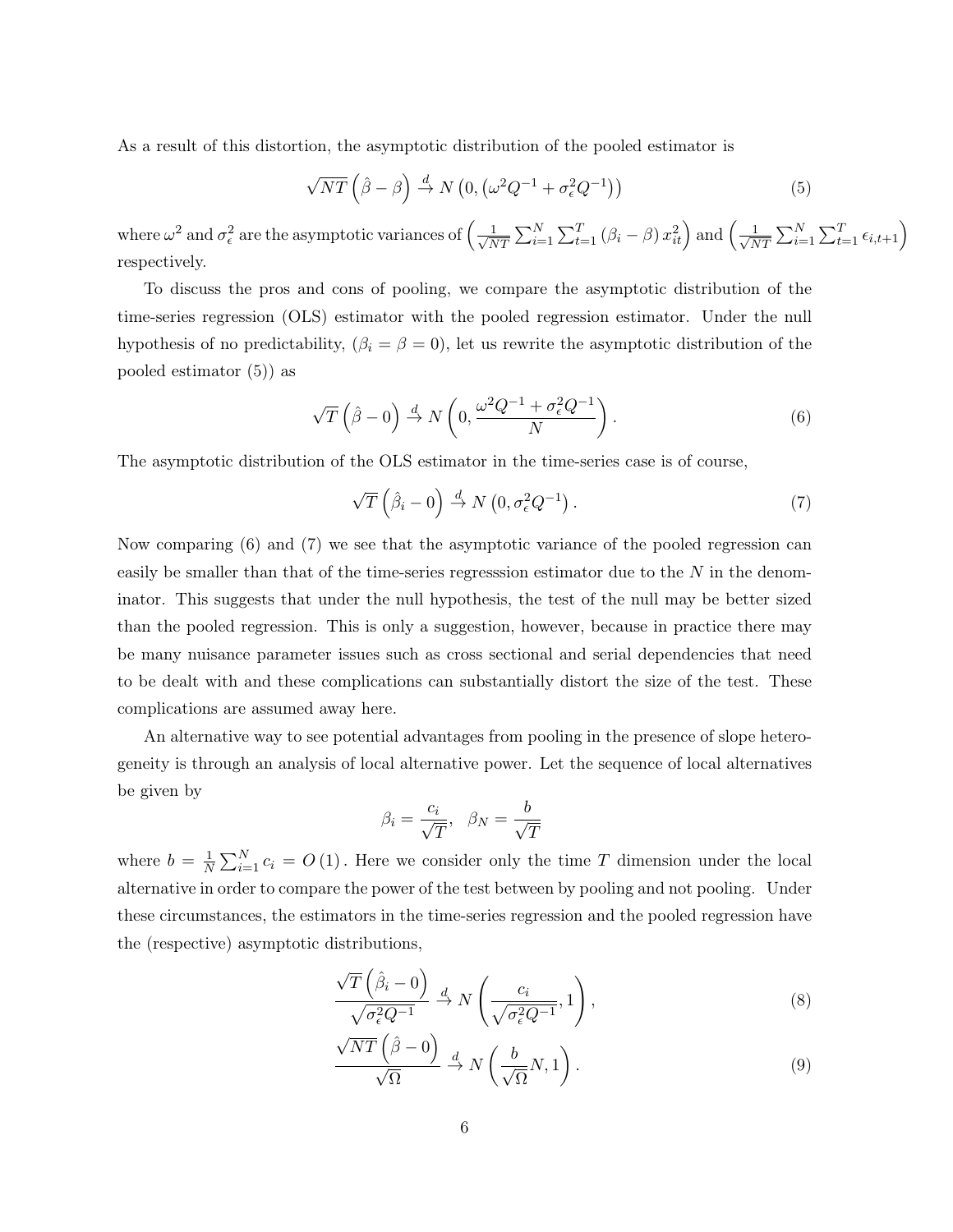where  $\Omega = \omega^2 Q^{-1} + \sigma_{\epsilon}^2 Q^{-1}$ . Hence the pooled test is potentially more powerful with even a moderately large N because the local alternative parameter is  $bN/\sqrt{\Omega}$ . This means as N increases, the alternative moves farther away from the null which increases the power of the test.

To summarize, if the goal is to test for predictive power, it might make sense to pool whether or not one believes that there is underlying heterogeneity in the slope coefficients. This is not to say that one can obtain more accurate forecasts using the pooled prediction equation, however. We are saying only that the test of the null hypothesis of no predictability can be easier to reject. There are a different set of issues involved in whether or not the pooled forecasts are actually more accurate. We now turn to an analysis of this topic.

#### 3.2 Out-of-sample prediction

In the exchange rate literature, it is common to assess predictive ability with an analysis of out-of-sample forecasts. We let the full sample size in the time dimension be  $T = S + P$ . The model is estimated on the sample  $t \in [1, S]$  and the observations  $t \in [S + 1, S + P]$  are reserved for assessing forecast accuracy. The asymptotic results discussed below assume that  $S, P \to \infty$  so that the full sample size  $S+P$  increases faster than the portion of the sample used for estimation. The standard practice is to generate the  $P$  forecasts with recursively updated model estimates or with models estimated on a rolling sample. To simplify the exposition in this section, we assume that the model is estimated once on the first  $S$  observations. However, the empirical work that follows below is done with rolling regressions. While doing so is a bit sloppy, it is innocuous in terms of the asymptotic theory because as  $S \to \infty$ , the recursive and rolling estimators have the same asymptotic distribution.

Again, let us assume that the truth is given by (1) in which there is no underlying heterogeneity in the slopes and one uses the sample  $t \in [1, S]$  to estimate the predictive equation by pooled regression. Let  $\hat{\beta}_{NS}$  and  $\hat{\beta}_{S}$  be the pooled and time-series estimators of the slope and  $\hat{y}_{i,j}^{pool} = \hat{\beta}_{NS} x_{i,j}, \ \hat{y}_{i,j}^{time} = \hat{\beta}_S x_{i,j}, \ j \in [S+1, S+P]$  be the predictors. Then as  $N, S \to \infty$ , the forecast errors have the representation

$$
\hat{y}_{i,j+1}^{pool} - y_{i,j+1} = (\hat{\beta}_{NS} - \beta) x_{i,j} + \epsilon_{i,j+1} = \epsilon_{i,j+1} + O_p\left(\frac{1}{\sqrt{NS}}\right)
$$

$$
\hat{y}_{i,j+1}^{time} - y_{i,j+1} = (\hat{\beta}_S - \beta) x_{i,j} + \epsilon_{i,j+1} = \epsilon_{i,j+1} + O_p\left(\frac{1}{\sqrt{S}}\right)
$$

Hence, we have that the pooled forecast should always be more accurate than the time-series forecast in the finite sample. Asymptotically, however, makes no difference whether one pools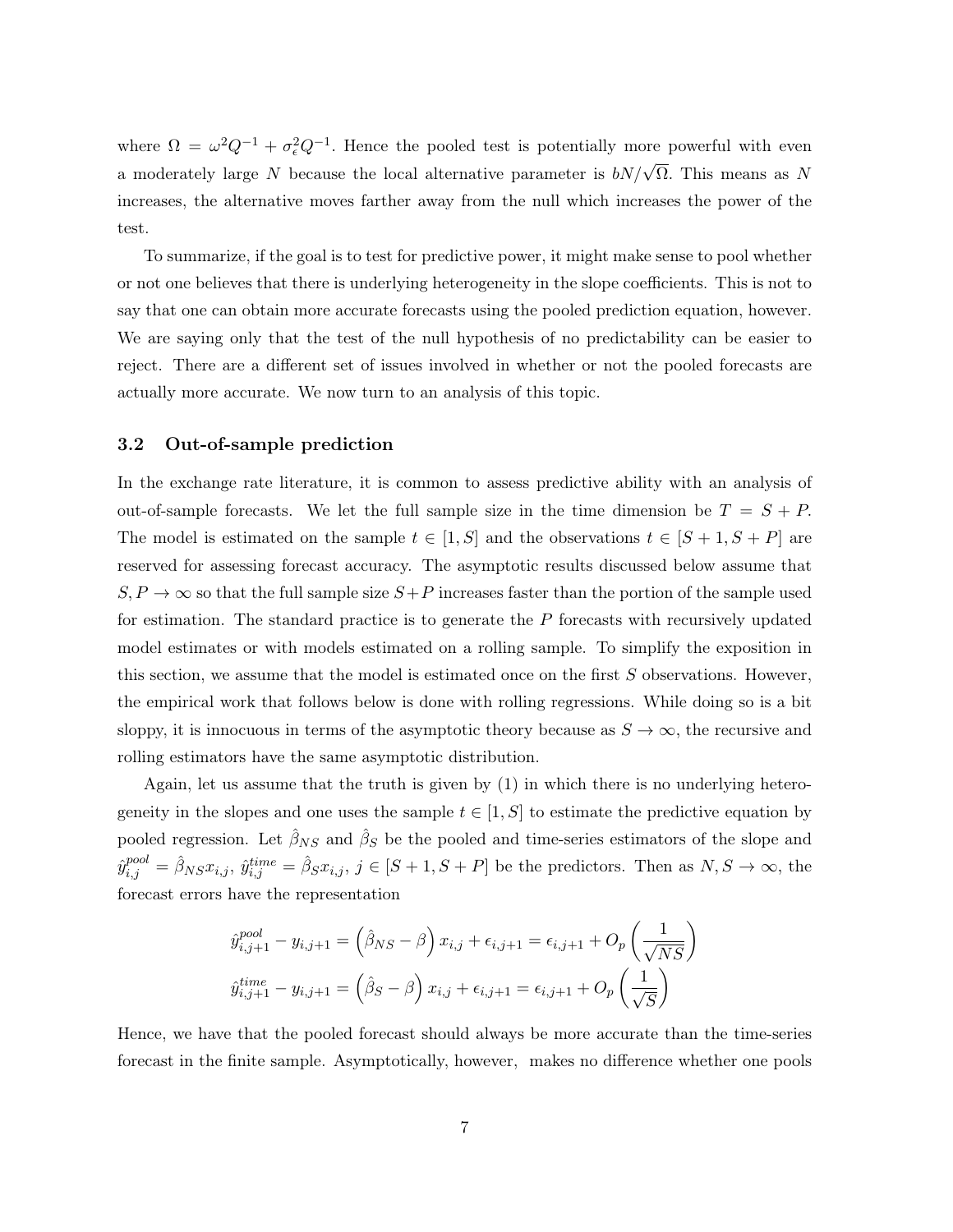or not because there is no difference in forecast accuracy between pooled and unpooled.<sup>2</sup>

Next, let us assume that the slope coefficients vary across countries and the truth is given by (3) and (4). The prediction errors from the pooled regression forecast are now

$$
\hat{y}_{i,j+1}^{pool} - y_{i,j+1} = (\hat{\beta}_{NS} - \beta_i) x_{i,j} + \epsilon_{i,j+1},
$$

whereas the time-series forecast errors are

$$
\hat{y}_{i,j+1}^{time} - y_{i,j+1} = (\hat{\beta}_{iS} - \beta_i) x_{i,j} + \epsilon_{i,j+1}.
$$

Asymptotically,

$$
\text{plim}_{N,S,P\to\infty} \frac{1}{P} \sum_{t=S+1}^{S+P} \left( \hat{y}_{i,j+1}^{pool} - y_{i,j+1} \right)^2 = \sigma_{\epsilon}^2 + \sigma_x^2 \sigma_{\beta}^2 > \sigma_{\epsilon}^2 = \text{plim}_{S,P\to\infty} \frac{1}{P} \sum_{t=S+1}^{S+P} \left( \hat{y}_{i,j+1}^{time} - y_{i,j+1} \right)^2.
$$

Asymptotically, therefore, pooling in the presence of underlying slope heterogeneity must lead to less accurate predictions asymptotically.

The question here is why do researchers often obtain lower mean-square prediction errors from pooled regression forecasts even when slope heterogeneity is present? At a general level, the reason is that guidance on whether to pool or not is based on asymptotic theory which may be inaccurate in any finite sample. To see why this may be the case, we get a clue by examining the difference in the squared prediction errors from the pooled and time-series regressions when there is underlying heterogeneity in the slopes. For any finite S and P, as  $N \to \infty$ , this difference is

$$
\left(\hat{y}_{i,j+1}^{pool} - y_{i,j+1}\right)^2 - \left(\hat{y}_{i,j+1}^{time} - y_{i,j+1}\right)^2 = \left[\left(\hat{\beta}_{NS} - \beta_i\right)^2 - \left(\hat{\beta}_{iS} - \beta_i\right)^2\right]x_{i,j}^2 + o_p(1). \tag{10}
$$

Thus, in any finite sample, it is possible for  $(\hat{\beta}_{NS} - \beta_i)^2 < (\hat{\beta}_{iS} - \beta_i)^2$ , in which case the pooled predictor will perform better. This is most likely the case when the underlying dispersion in the slope coefficients is not too large.

Probing deeper, however, we can see that for each  $i$ , the relative forecasting performance depends on two parts: the distance of the pooled estimates  $\hat{\beta}_{NS}$  from the unknown true value of  $\beta_i$ , and the distance between the time series estimates  $\hat{\beta}_{iS}$  and the true value. In practice, with a large  $N$  but relatively small  $S$  the pooled estimates are robust and do not move around

$$
\text{plim}_{S,P\to\infty} \frac{1}{P} \sum_{t=S+1}^{S+P} \left( \hat{y}_{i,j+1}^{pool} - y_{i,j+1} \right)^2 = \text{plim}_{S,P\to\infty} \frac{1}{P} \sum_{t=S+1}^{S+P} \left( \hat{y}_{i,j+1}^{time} - y_{i,j+1} \right)^2 = \sigma_{\epsilon}^2.
$$

<sup>&</sup>lt;sup>2</sup>As  $S \to \infty$  regardless size of N,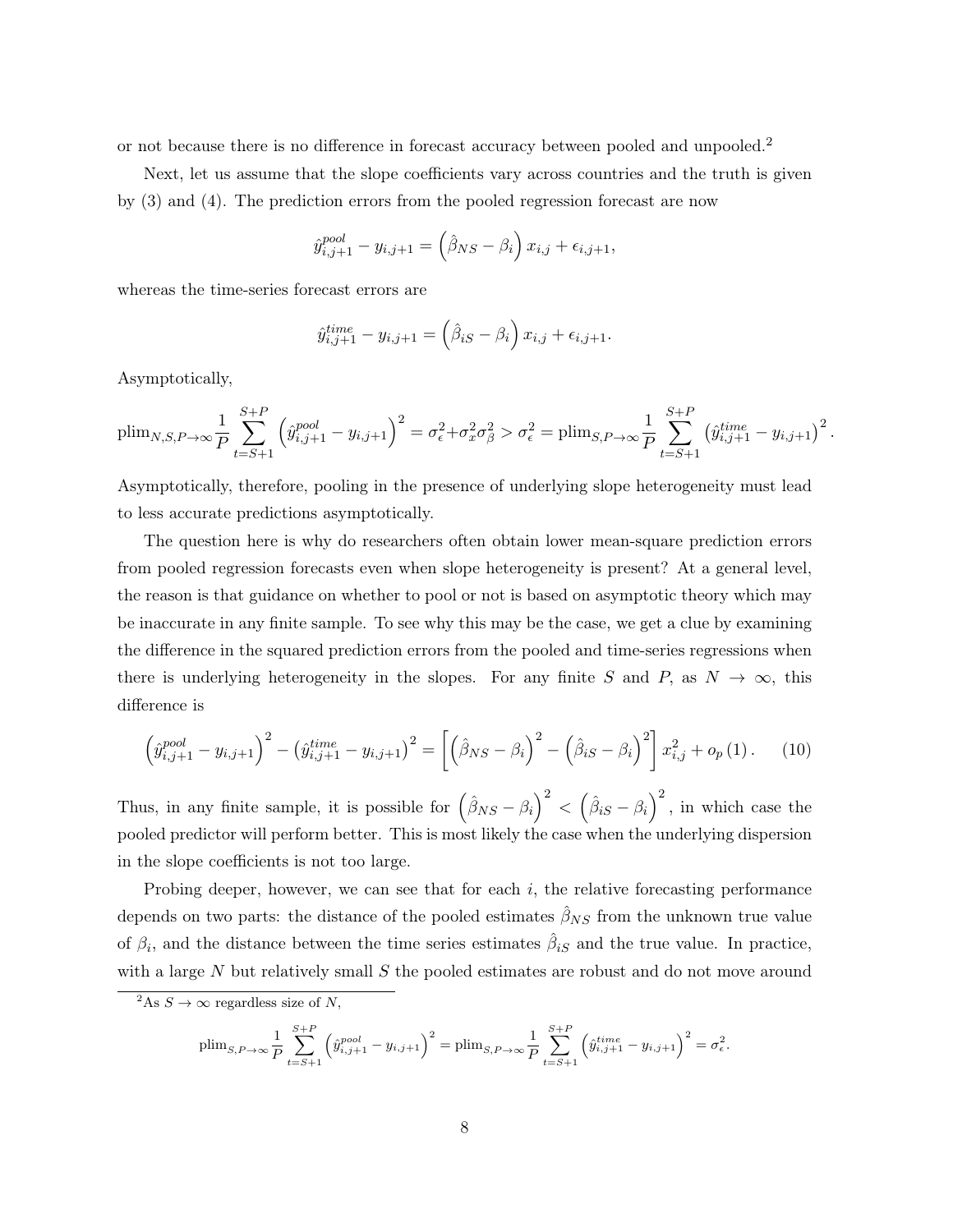much as the time-series estimates as the length of the sample changes since its variance of  $\hat{\beta}_{NS}$ is  $O_p(N^{-1}S^{-1})$ . Meanwhile the time series estimates do tend to move around as S increases because the variance of  $\hat{\beta}_{iS}$  is  $O_p(S^{-1})$ . Now if the pooled estimate is sufficiently stable so that we can treat it as if it is constant, then the relative forecasting performance will depend primarily on the variability of the time series estimator. In the next section, we explore these ideas further with a small Monte Carlo study.

# 4 Monte Carlo Study

In our data generating process (DGP), the cross-sectional dimension is  $N = 10$ , and the timeseries dimension varies from  $S + P = 100$  to 400. For each time-series length, estimation is performed over half of the sample and prediction over the second half so that  $S = P$ . For example, the smallest sample size that we consider is of length 100. The first 50 observations are used to estimate the prediction model and the second 50 are reserved for forecast evaluation.

The data generating process (DGP) for our Monte Carlo work is as follows:

$$
y_{i,t+1} = \beta_i x_{it} + \epsilon_{i,t+1},
$$

$$
x_{it} \stackrel{iid}{\sim} N(0,1),
$$

$$
\epsilon_{it} \stackrel{iid}{\sim} N(0,1).
$$

In terms of the slope heterogeneity, we consider the following three cases considered for assignment of the slope coefficients:

|                      | $\beta_i$ assignment |        |        |  |  |  |
|----------------------|----------------------|--------|--------|--|--|--|
| Cross-sectional unit | Case 1               | Case 2 | Case 3 |  |  |  |
| 1                    | 0.05                 | 0.05   | 0.05   |  |  |  |
| $\overline{2}$       | 0.06                 | 0.10   | 0.15   |  |  |  |
| 3                    | 0.07                 | 0.15   | 0.25   |  |  |  |
| 4                    | 0.08                 | 0.20   | 0.35   |  |  |  |
| 5                    | 0.09                 | 0.25   | 0.45   |  |  |  |
| 6                    | 0.10                 | 0.30   | 0.55   |  |  |  |
| 7                    | 0.11                 | 0.35   | 0.65   |  |  |  |
| 8                    | 0.12                 | 0.40   | 0.75   |  |  |  |
| 9                    | 0.13                 | 0.45   | 0.85   |  |  |  |
| 10                   | 0.14                 | 0.50   | 0.95   |  |  |  |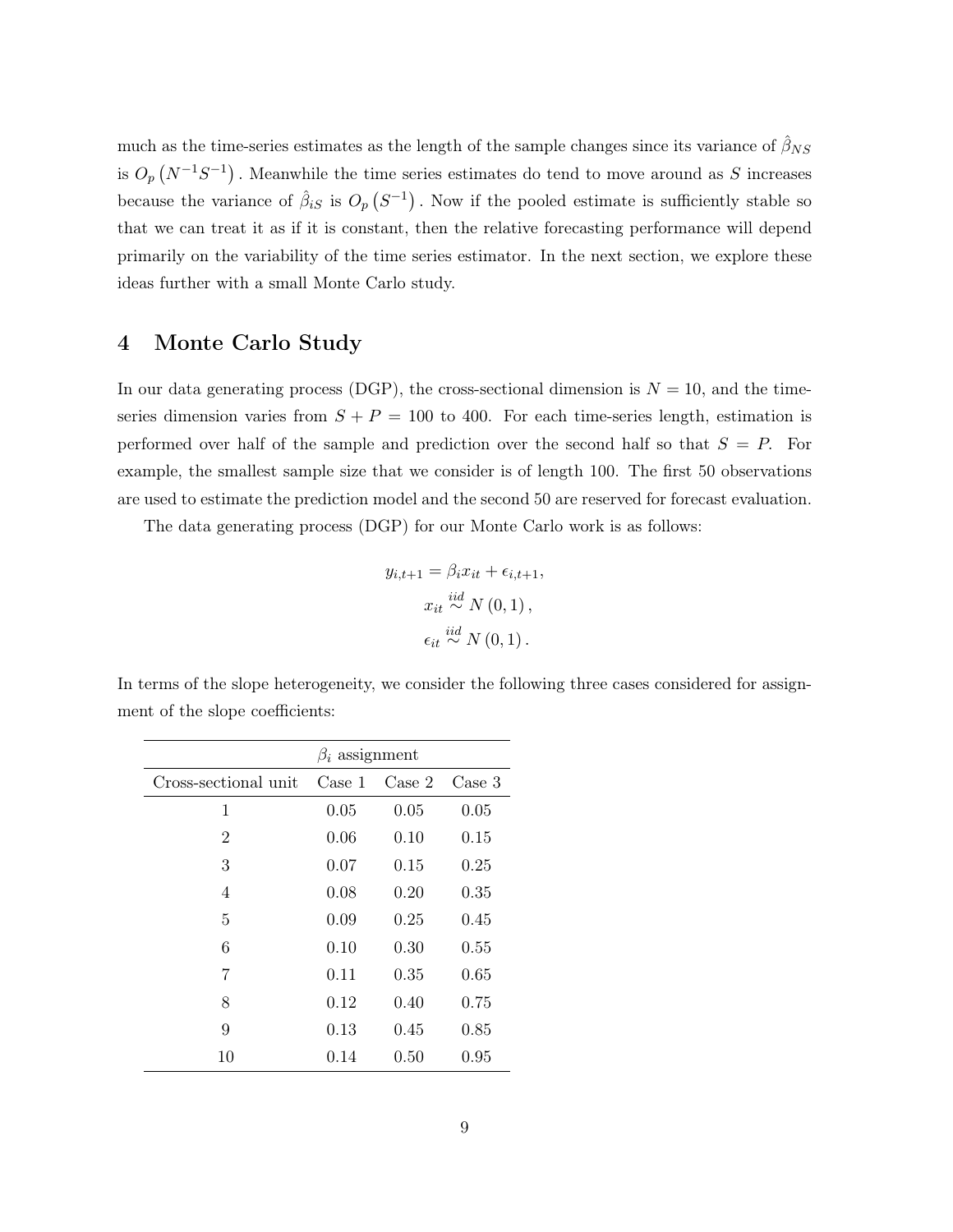For each experiment, 2000 replications are performed. We compute the mean square prediction error from the pooled regression forecasts, the time-series regression forecast, and the driftless random walk forecast. Our discussion is limited to these point estimates. Inference issues, while very important, are addressed in a separate chapter of this volume (Corte and Tsiakas  $(2010)$ .<sup>3</sup>

Table 1 shows the mean-square prediction error (MSPE) comparison between the pooled and time-series forecasts. Bold entries indicate instances in which the MSPE of the pooled forecasts dominate those of the time-series forecasts. We observe two very striking features, which corroborate the implications of the asymptotic analysis in the previous section. The pooled forecasts tend to dominate the time-series forecasts when (i) the sample size is small in the time dimension and (ii) when the slope heterogeneity across individuals is not too large (i.e., case 1 as opposed to case 3).

Table 2 reports the MSPE of the time-series regression forecasts relative to the driftless random walk. Beginning with the work of Meese and Rogoff (1983), the random walk has been the standard benchmark against which econometric forecasts are judged in the empirical exchange rate literature. The message from Table 2 is that the alternative has to be fairly far away from the null  $(\beta_i)$  has to be fairly sizable) before predictions from the time-series regression model can beat the random walk, even in sample sizes as large as 200. Typically, in exchange rate research, we have access to short time series and slope coefficient estimates tend to be small in magnitude.

In Table 3, the MSPE of the pooled forecasts are compared to those of the random walk. Again, the pooled forecast will generally perform well relative to the random walk when the underlying model heterogeneity is small and when the time series is short. Notice case 3. When there is substantial heterogeneity in the slope coefficients, the pooled forecasts dominate the random walk in cases far from the null (large  $\beta_i$ ) and are beaten badly when the  $\beta_i$  are small.

# 5 An illustration with data

In this section, we illustrate these ideas using data for US dollar exchange rates against the currencies of Australia, Canada, Chile, Colombia, the Czech Republic, Denmark, Hungary, Israel, South Korea, Norway, New Zealand, the Phillipines, the Russian Federation, Singapore,

<sup>&</sup>lt;sup>3</sup>The *iid* assumption for  $x_{it}$  is innocuous because the relative forecasting performance expressed in ratios does not depend on  $x_{i,j}^2$ . With a highly serially correlated regressor the asymptotic results don't change but in finite samples, the relative dispersion of  $\hat{\beta}_{iT}$  to  $\hat{\beta}_{NT}$  may increase with the degrees of serial correlation. If this is the case, the Monte Carlo results may show overly favorable results for the pooled forecasts.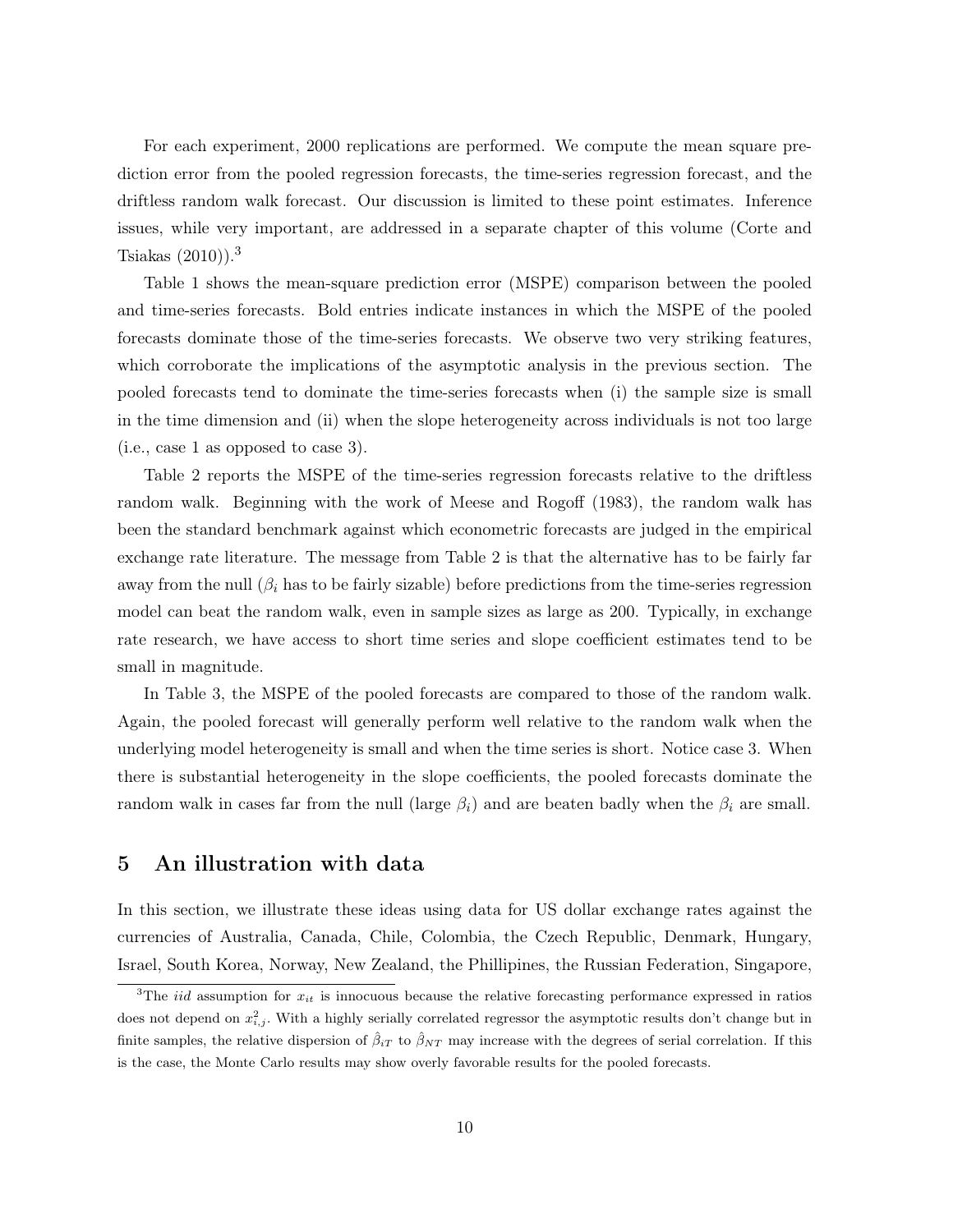South Africa, Sweden, Taiwan, the United Kingdom, Japan, Switzerland, and the Euro Area. The dimensions of the data set are  $N = 21$ ,  $S + P = 132$ . We are using monthly observations that extend from January 1999 through January 2010 obtained from Global Insights.<sup>4</sup> We use observations from January 1999 through December 2003 initially to estimate the prediction model and to form forecasts at horizons of 1 to 24 months ahead. We then recursively update the sample and repeat the estimation and forecast generation. Relative forecast accuracy is measured by Theil's U-Statistic, which is the ratio of the RMPSE of a particular model to that of the driftless random walk.

The predictive variable is based on purchasing power parity. For country  $i$ , we set

$$
x_{i,t} = (p_{it} - p_{0,t}) - s_{i,t},
$$

where  $p$  is the log price level and the '0' subscript refers to the US. For the time-series regression, the k−month ahead predictive equation is

$$
s_{i,t+k} - s_{i,t} = \alpha_i + \beta_i x_{i,t} + \epsilon_{i,t+k}.
$$

For the pooled regression case with fixed-effects, the predictive equation is

$$
s_{i,t+k} - s_{i,t} = \alpha_i + \beta x_{i,t} + \epsilon_{i,t+k}.
$$

This is the model of Mark and Sul (2001) but without controls (time-specific dummy variables) for a common time effect. The regression errors are in fact correlated across  $i$  and if we were concerned with drawing inference, then it would be necessary to model the cross-sectional dependence in the regression error. However, since we are reporting only the point estimates, we can safely ignore this complication.

The relative prediction results are shown in Table 4. The Table shows the ratio of Theil's U statistic for the pooled forecast to that of the time-series forecast. We generate forecasts at horizons 1 through 24 but we report only detailed results for horizons 1 through 6. The last column shows the average U-statistic ratio over forecast horizons 1 through 24. Values less than 1 indicate that the pooled forecast is more accurate in the mean-square sense. The pooled forecast is more accurate than the time-series forecast in about half of the cases. As can be seen from the last column, the dominance of the pooled forecasts becomes stronger at the longer horizons.

To help identify when it is that the pooled forecast will dominate the time-series forecast, we work with eq.  $(10)$ . First, we note that the relative ranking of the mean square error for

<sup>4</sup>For New Zealand and Australia, quarterly CPI is interpolated into monthly. The fundamentals for the euro are an aggregation of variables in the euro zone.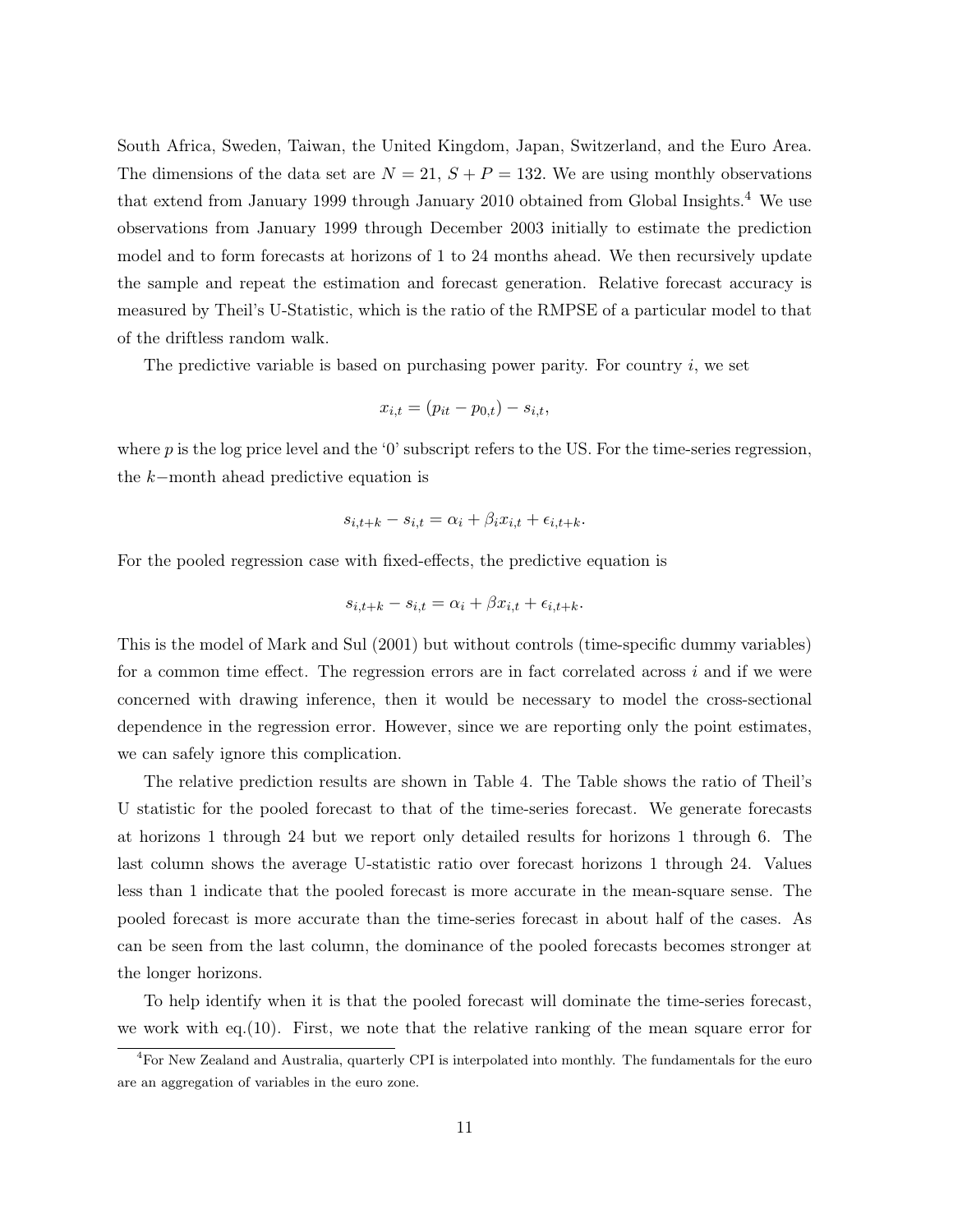currency i depends on the distance between the particular estimator (pooled or unpooled) and the true slope value  $\beta_i$ ,

$$
sign\left\{\frac{1}{P}\sum_{t=S+1}^{S+P}\left(\hat{y}_{i,j+1}^{pool} - y_{i,j+1}\right)^2 - \frac{1}{P}\sum_{t=S+1}^{S+P}\left(\hat{y}_{i,j+1}^{time} - y_{i,j+1}\right)^2\right\},\
$$
  
= sign
$$
\left\{\frac{1}{P}\sum_{p=1}^{P}\left\{\left(\hat{\beta}_{NS+p} - \beta_i\right)^2 - \left(\hat{\beta}_{iS+p} - \beta_i\right)^2\right\}\right\}.
$$

Let us call the last expression,  $\gamma_{P,i} \equiv \frac{1}{P}$  $\frac{1}{P}\sum_{p=1}^{P} \left\{\left(\hat{\beta}_{NS+p}-\beta_i\right)^2-\left(\hat{\beta}_{iS+p}-\beta_i\right)^2\right\}$ . Then the pooled forecast will dominate the time-series forecast when  $\gamma_{P,i} < 0$ . To verify this prediction, we compute the average  $\gamma_{P,i}$  for one-to-six period ahead forecasts and plot them against the (average of ) the relative Theil's U-statistic in Figure  $1<sup>5</sup>$  The results conform to the predictions of the theory in that the  $\gamma_{P,i}$  are positively correlated with the relative Theil's U-statistics, and the pooled forecasts tend to dominate the time-series forecasts for those i in which  $\gamma_{P,i}$  < 0. The figure predicts that the pooled forecasts will dominate the time-series forecasts for Columbia, the Philippines, Taiwan, Russia, Singapore, Hungary, Denmark, and the Euro zone, and referring back to Table 6 confirms this prediction. Predictions of these exchange rates should be generated by the pooled panel data model. However, currencies of Sweden, the UK, Japan, and Israel should employ time-series regression.

## 6 Conclusions

The empirical literature finds that out-of-sample exchange rate forecasts over the 1990s and 2000s from (pooled) panel data models often perform better than those generated from timeseries regression models. Researchers have reported these findings, even though there is substantial model heterogeneity across countries (or currencies) and asymptotic analysis tells us

$$
\gamma_{P,i} = \frac{1}{P} \sum_{p=1}^{P} \left\{ \left( \hat{\beta}_{NS+p} - \hat{\beta}_{S+P,i} \right)^2 - \left( \hat{\beta}_{iS+p} - \hat{\beta}_{S+P,i} \right)^2 \right\} \n= \frac{1}{P} \sum_{p=1}^{P} \left( \hat{\beta}_{NS+p} - \beta_i \right)^2 - \frac{1}{P} \sum_{p=1}^{P} \left( \hat{\beta}_{iS+p} - \beta_i \right)^2 - 2 \frac{1}{P} \sum_{p=1}^{P} \left( \hat{\beta}_{NS+p} - \hat{\beta}_{iS+p} \right) \left( \beta_i - \hat{\beta}_{S+P,i} \right) \n= \frac{1}{P} \sum_{p=1}^{P} \left( \hat{\beta}_{NS+p} - \beta_i \right)^2 - \frac{1}{P} \sum_{p=1}^{P} \left( \hat{\beta}_{iS+p} - \beta_i \right)^2 + O_p \left( \frac{1}{\sqrt{S+P}} \right).
$$

as  $P \to \infty$ . The last step follows since  $(\beta_i - \hat{\beta}_{S+P,i}) = O_p\left(\frac{1}{\sqrt{S+P}}\right)$  but  $(\hat{\beta}_{NS+p} - \hat{\beta}_{iS+p}) = O_p(1)$ . Hence, we approximate the unobserved true value  $\beta_i$  with the point estimate using the full sample,  $\hat{\beta}_{S+P,i}$ .

<sup>&</sup>lt;sup>5</sup>In calculating  $\gamma_{P,i}$ , we note that the difference in the mean square errors can be approximated as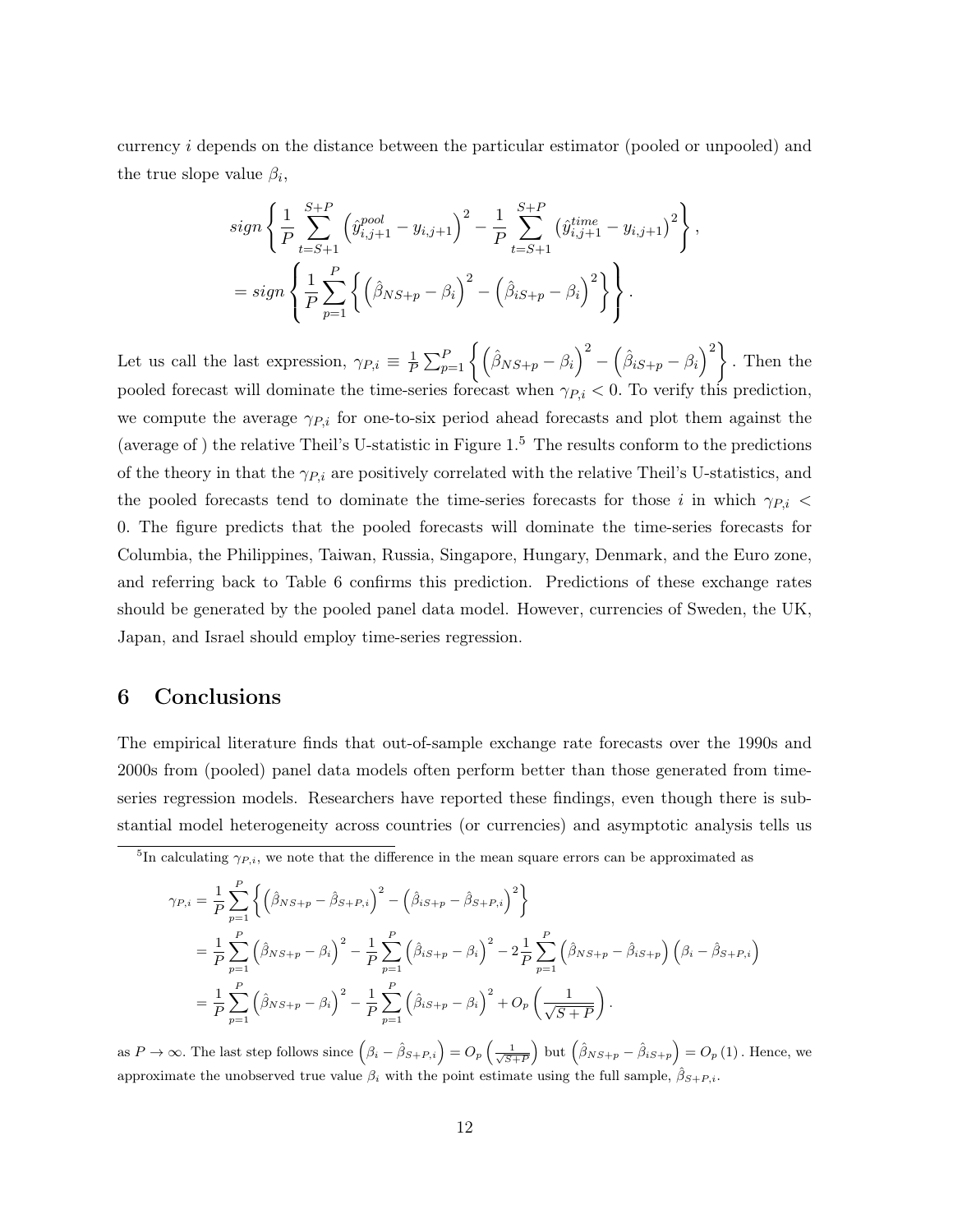that pooling should be inappropriate in this case.

What we have shown is that if one is interested in evaluating out-of-sample forecast ability, pooling does not always generate more accurate forecasts than time-series regression. Pooling dominates when there is not much heterogeneity in the model parameters. When the heterogeneity is great, time-series forecasts should be used. However, if one is interested in testing for predictive ability using the full sample, pooling will result in more powerful tests as long as the model parameters and regressors are uncorrelated with the regression errors. Under these conditions, it makes sense to pool whether or not one believes there is underlying slope heterogeneity.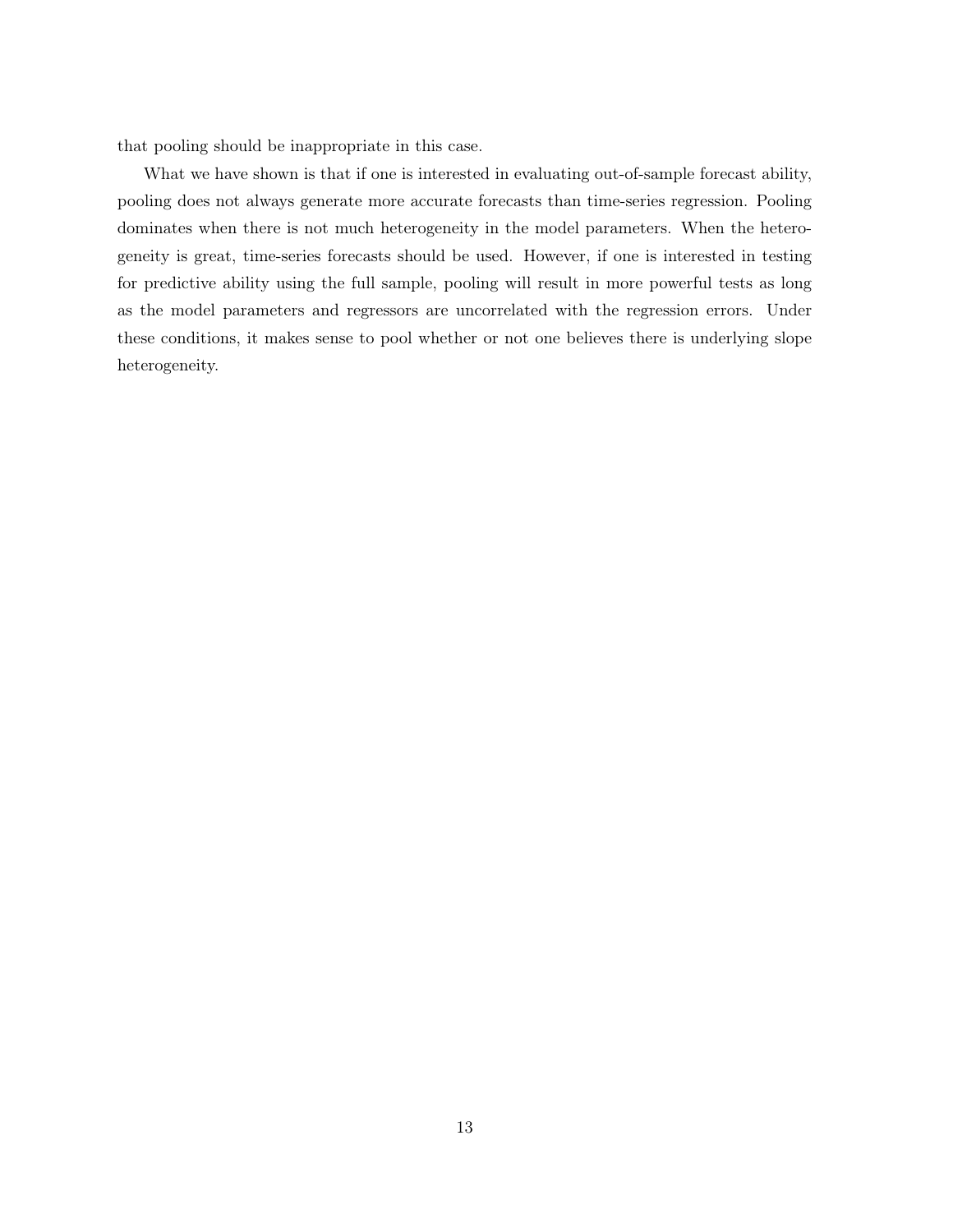# References

- [1] Campbell, John Y. and Robert J. Shiller, (1988), 'Stock Prices, Earnings, and Expected Dividends,' Journal of Finance, July, 43, pp. 661-76.
- [2] Cerra, Valerie and Sweta Chaman Saxena, (2010). "The monetary model strikes back: Evidence from the world," Journal of International Economics, 81:184-196.
- [3] Cheung, Yin-Wong, Menzie D. Chinn and Antonio Garcia Pascual, (2005). "Empirical exchange rate models of the nineties: Are any fit to survive?" Journal of International Money and Finance, 24: 1150-1175.
- [4] Chinn, M.D., Meese, R.A., (1995). "Banking on currency forecasts: how predictable is change in money?" Journal of International Economics 38, 161–178.
- [5] Choi, Chi-Young, Nelson C. Mark and Donggyu Sul, (2006). "Unbiased Estimation of the Half-Life to PPP Convergence in Panel Data," Journal ofMoney, Credit, and Banking, 38: 921—938.
- [6] Corte, Pasquale Della and Ilias Tsiakas, (2010). "Statistical and Economic Methods for Evaluating Exchange Rate Predictability," mimeo, University of Warwick.
- [7] Daniel, Kent, 2001. "The Power and Size of Mean Reversion Tests," Journal of Empirical Finance, 8, 493-535.
- [8] Engel, Charles, Nelson C. Mark and Kenneth D. West, (2009). "Factor Model Forecasts of Exchange Rates," mimeo, University of Wisconsin.
- [9] Fama, Eugene F. and Kenneth R. French, (1988). 'Dividend Yields and Expected Stock Returns,' Journal of Financial Economics, October, 22, pp.3—25.
- [10] Faust, J., Rogers, J.H., Wright, J., (2003). "Exchange rate forecasting: the errors we've really made." Journal of International Economics 60, 35–59.
- [11] Frankel, Jeffrey A., and Andrew K. Rose (1996). "A Panel Project on Purchasing Power Parity: Mean Reversion within and between Countries." Journal of International Economics 40, 209–224.
- [12] Goetzmann, William N. and Philippe Jorion, (1993). "Testing the Predictive Power of Dividend Yields," Journal of Finance, 48, 663-79.
- [13] Groen, Jan J. J. (1999). "Long horizon predictability of exchange rates: Is it for real?" Empirical Economics, 24: 451-469.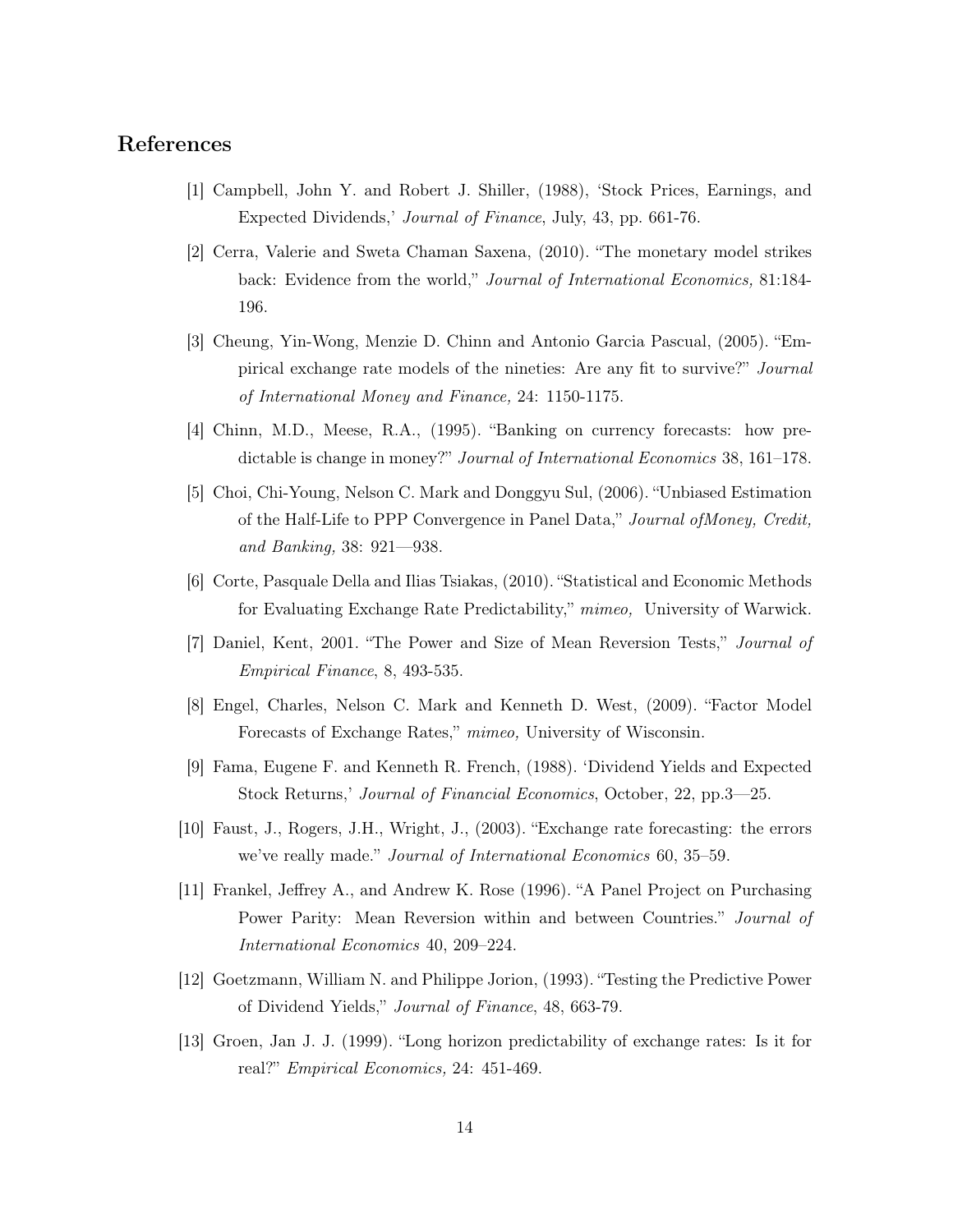- [14] Groen, Jan J.J. (2000). "The monetary exchange rate model as a long-run phenomenon," Journal of International Economics, 52: 299-319.
- [15] Groen, Jan J.J. (2005). "Exchange Rate Predictability and Monetary Fundamentals in a Small Multi-Country Panel," Journal of Money, Credit, and Banking, 37(3): 495-516.
- [16] Husted, Steven and Ronald Macdonald, (1998). "Monetary-based models of the exchange rate: a panel perspective," Journal of International Financial Markets, Institutions and Money, 8: 1–19.
- [17] Ince, Onur, (2010). "Forecasting Exchange Rates Out-of-Sample with Panel Methods and Real-Time Data", mimeo, University of Houston.
- [18] Lothian, James R. and Mark P. Taylor, (1996). "Real exchange rate behavior: the recent float from the perspective of the past two centuries," *Journal of Political* Economy, 104: 488-510.
- [19] McCraken, Michael W. and Stephen Graham Sapp, (2005). "Evaluating the Predictability of Exchange Rates Using Long Horizon Regressions: Mind Your p's and q's!" Journal of Money, Credit, and Banking, 37(3): 473–494.
- [20] Meese, Richard and Kenneth Rogoff, (1983). "Empirical Exchange Rate Models of the 1980's: Do They Fit Out of Sample?" Journal of International Economics, 14: 3–24.
- [21] Mark, Nelson C. (1995). "Exchange Rates and Fundamentals: Evidence on Long-Horizon Predictability," American Economic Review, 85: 201-218.
- [22] Mark, Nelson C. and Donggyu Sul, (2001). "Nominal Exchange Rates and Monetary Fundamentals: Evidence from a Small Post-Bretton Woods Panel," Journal of International Economics, 53: 29—52
- [23] Papell, David H. (2006). "The Panel Purchasing Power Parity Puzzle." Manuscript, Journal of Money, Credit, and Banking, 447-467)
- [24] Papell, David H., and Hristos Theodoridis (1998). "Increasing Evidence of Purchasing Power Parity over the Current Float." Journal of International Money and Finance 17, 41–50.
- [25] Papell, David H., and Hristos Theodoridis (2001). "The Choice of Numeraire Currency in Panel Tests of Purchasing Power Parity." Journal of Money, Credit, and Banking 33, 790–803.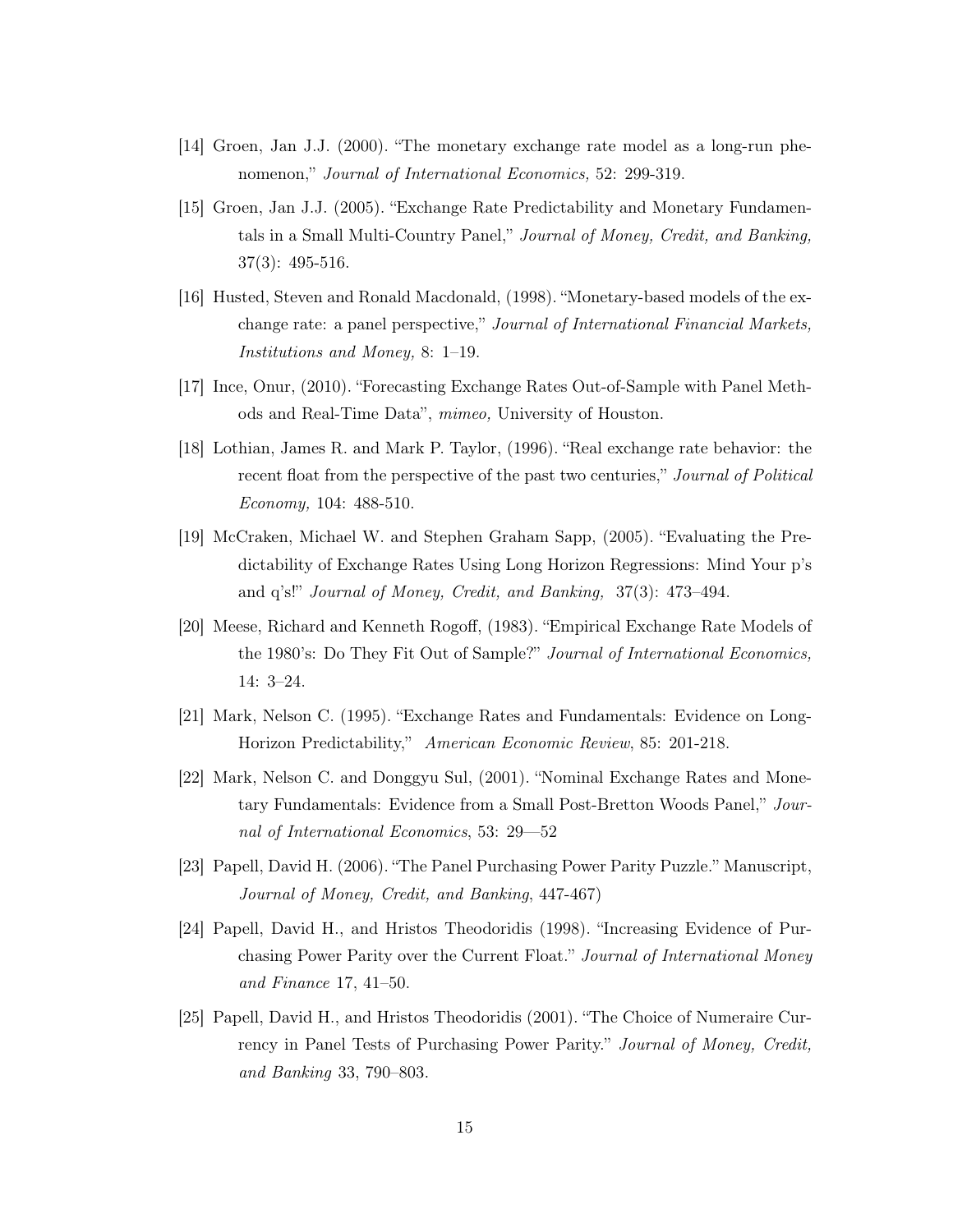- [26] Rapach, David E. and Mark E. Wohar, (2002). "Testing the monetary model of exchange rate determination: new evidence from a century of data," Journal of International Economics, 58: 359–385.
- [27] Rapach, David E. and Mark E. Wohar, (2004). "Testing the monetary model of exchange rate determination: a closer look at panels," Journal of International Money and Finance, 23: 867–895.
- [28] Rogoff, Kenneth and Vania Stavrakeva, (2008). "The Continuing Puzzle of Short Horizon Exchange Rate Forecasting," mimeo, Harvard University.
- [29] Stambaugh, Robert F. 1999. "Predictive Regressions," Journal of Financial Economics, 54, 375—421.
- [30] Richardson, Matthew and James Stock, 1989. "Drawing Inferences from Statistics Based on Multiyear Asset Returns," Journal of Financial Economics, 25, 343- 48.
- [31] Westerlund, Joakim and Syed A. Basher, (2007). "Can Panel Data Really Improve the Predictability of the Monetary Exchange Rate Model?" Journal of Forecasting, 26: 365–383.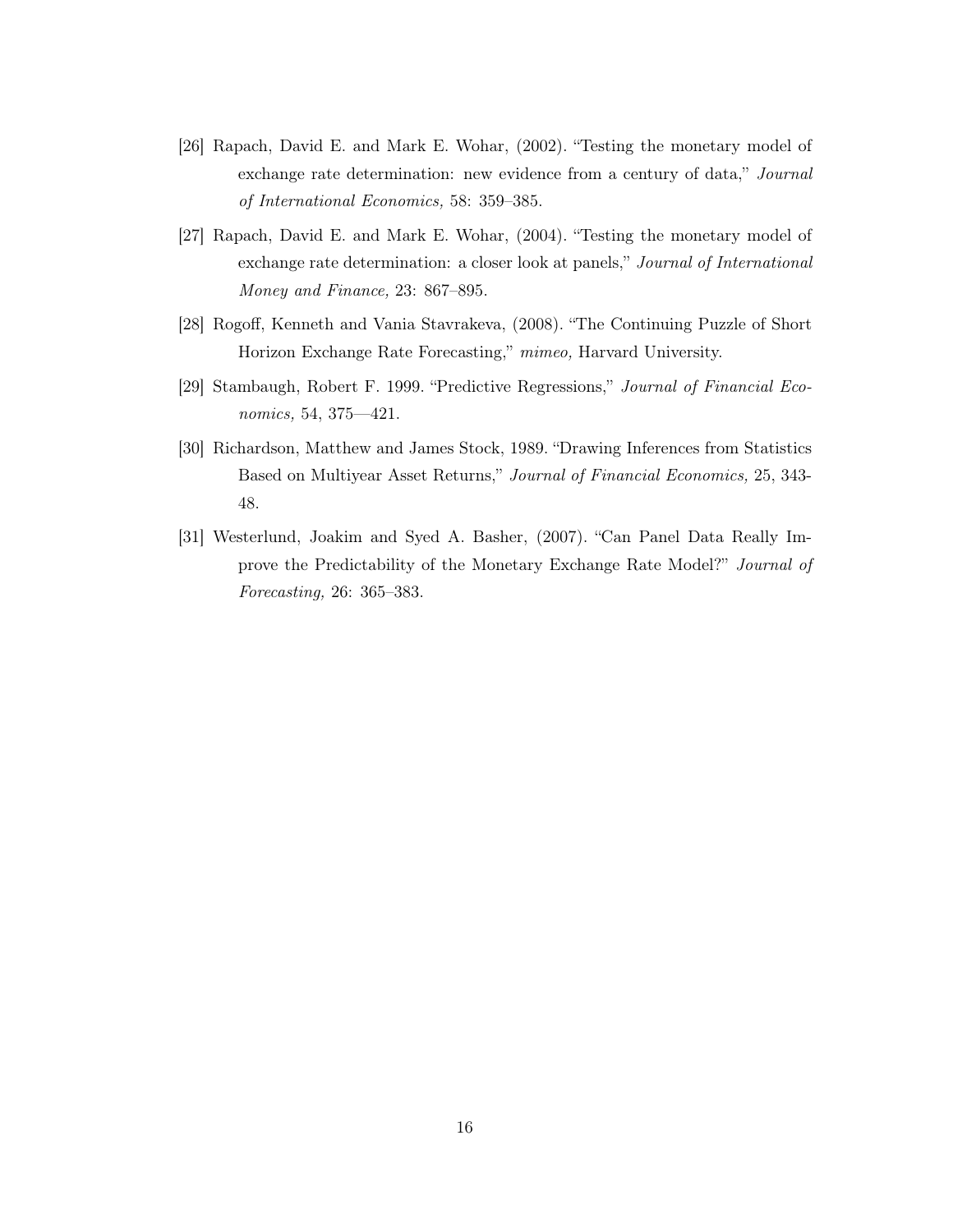Figure 1. Average of Theil's U of pooled forecast relative to time-series forecast over horizons 1 through 6 plotted against average  $\gamma_{P,i}.$ 

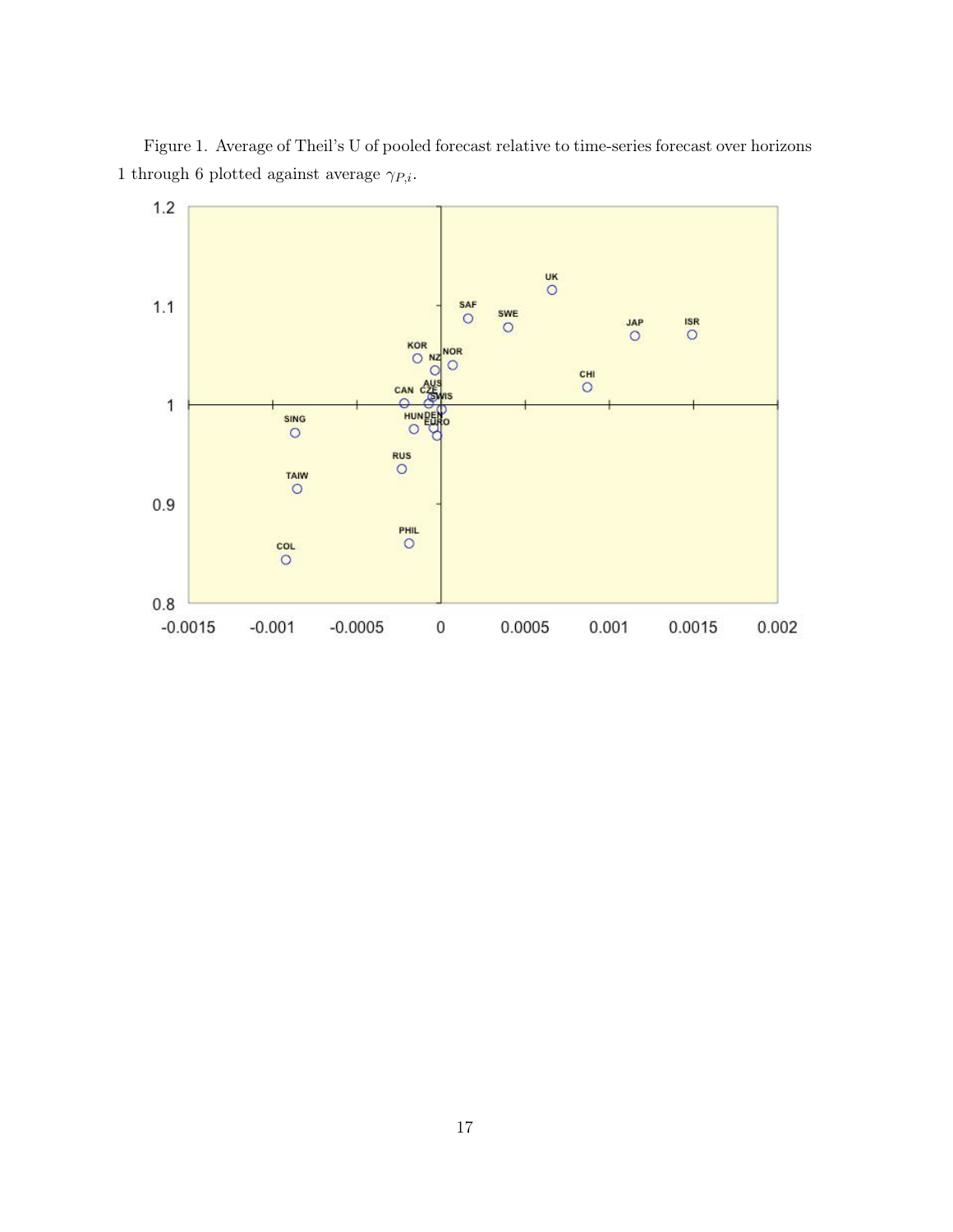| $P = S$ | $i=1$ | $i=2$ | $i=3$ | $i=4$ | $i=5$                                  | $i=6$ | $i=7$ | $i=8$ | $i=0$ | $i=10$ |
|---------|-------|-------|-------|-------|----------------------------------------|-------|-------|-------|-------|--------|
|         |       |       |       |       | Case 1: $\beta = (0.05, 0.06, , 0.14)$ |       |       |       |       |        |
| $50\,$  | 0.990 | 0.989 | 0.989 | 0.987 | 0.987                                  | 0.988 | 0.989 | 0.988 | 0.990 | 0.989  |
| 60      | 0.992 | 0.990 | 0.991 | 0.990 | 0.989                                  | 0.990 | 0.990 | 0.990 | 0.991 | 0.992  |
| 70      | 0.993 | 0.993 | 0.993 | 0.991 | 0.991                                  | 0.992 | 0.991 | 0.992 | 0.993 | 0.993  |
| 100     | 0.996 | 0.995 | 0.994 | 0.994 | 0.994                                  | 0.994 | 0.994 | 0.994 | 0.995 | 0.995  |
| 200     | 0.999 | 0.998 | 0.997 | 0.997 | 0.997                                  | 0.997 | 0.997 | 0.997 | 0.998 | 0.999  |
|         |       |       |       |       | Case 2: $\beta = (0.05, 0.10, , 0.50)$ |       |       |       |       |        |
| 50      | 1.041 | 1.018 | 1.003 | 0.994 | 0.988                                  | 0.989 | 0.993 | 1.003 | 1.020 | 1.040  |
| 60      | 1.044 | 1.021 | 1.005 | 0.994 | 0.991                                  | 0.990 | 0.996 | 1.006 | 1.022 | 1.043  |
| 70      | 1.041 | 1.024 | 1.006 | 0.998 | 0.992                                  | 0.992 | 0.997 | 1.008 | 1.022 | 1.044  |
| 100     | 1.046 | 1.025 | 1.010 | 1.000 | 0.994                                  | 0.995 | 1.000 | 1.010 | 1.026 | 1.045  |
| 200     | 1.047 | 1.028 | 1.012 | 1.002 | 0.998                                  | 0.998 | 1.003 | 1.012 | 1.028 | 1.049  |
|         |       |       |       |       | Case 3: $\beta = (0.05, 0.15, , 0.95)$ |       |       |       |       |        |
| $50\,$  | 1.199 | 1.115 | 1.053 | 1.009 | 0.991                                  | 0.990 | 1.009 | 1.050 | 1.114 | 1.193  |
| 60      | 1.192 | 1.116 | 1.053 | 1.014 | 0.993                                  | 0.993 | 1.011 | 1.056 | 1.116 | 1.195  |
| 70      | 1.195 | 1.112 | 1.055 | 1.014 | 0.994                                  | 0.994 | 1.013 | 1.056 | 1.116 | 1.198  |
| 100     | 1.201 | 1.117 | 1.057 | 1.017 | 0.996                                  | 0.997 | 1.017 | 1.056 | 1.116 | 1.200  |
| 200     | 1.201 | 1.119 | 1.060 | 1.020 | 0.999                                  | 1.000 | 1.021 | 1.061 | 1.120 | 1.200  |

Table 1:  $\ensuremath{\mathrm{MSPE}_{pool}}/\ensuremath{\mathrm{MSPE}_{time}}$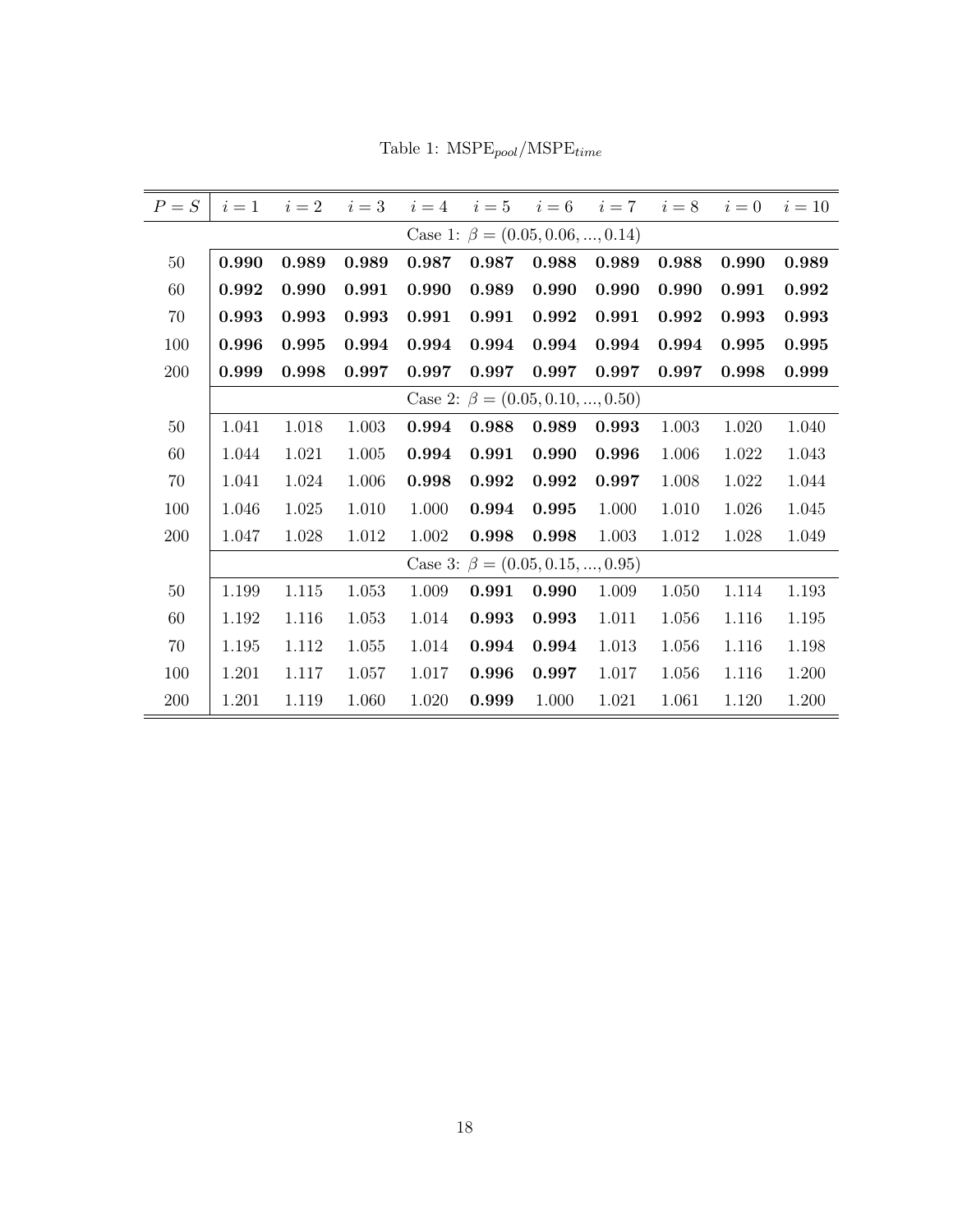| $P = S$ |                                        | $i=1$ $i=2$ | $i=3$ | $i=4$ | $i = 5$ $i = 6$ $i = 7$ $i = 8$ $i = 9$ |       |       |       |       | $i=10$ |  |
|---------|----------------------------------------|-------------|-------|-------|-----------------------------------------|-------|-------|-------|-------|--------|--|
|         | Case 1: $\beta = (0.05, 0.06, , 0.14)$ |             |       |       |                                         |       |       |       |       |        |  |
| $50\,$  | 1.012                                  | 1.011       | 1.010 | 1.009 | 1.007                                   | 1.005 | 1.001 | 1.001 | 0.999 | 0.997  |  |
| 60      | 1.010                                  | 1.010       | 1.009 | 1.004 | 1.005                                   | 1.002 | 1.000 | 0.999 | 0.996 | 0.992  |  |
| 70      | 1.008                                  | 1.008       | 1.005 | 1.004 | 1.004                                   | 1.000 | 0.998 | 0.996 | 0.993 | 0.992  |  |
| 100     | 1.005                                  | 1.004       | 1.002 | 1.000 | 1.000                                   | 0.998 | 0.995 | 0.993 | 0.992 | 0.989  |  |
| 200     | 1.001                                  | 1.000       | 0.999 | 0.997 | 0.996                                   | 0.994 | 0.992 | 0.989 | 0.988 | 0.984  |  |
|         |                                        |             |       |       | Case 2: $\beta = (0.05, 0.10, , 0.50)$  |       |       |       |       |        |  |
| $50\,$  | 1.012                                  | 1.006       | 0.994 | 0.977 | 0.958                                   | 0.932 | 0.908 | 0.879 | 0.848 | 0.817  |  |
| 60      | 1.009                                  | 1.003       | 0.991 | 0.972 | 0.957                                   | 0.931 | 0.903 | 0.877 | 0.844 | 0.814  |  |
| 70      | 1.008                                  | 1.001       | 0.987 | 0.973 | 0.954                                   | 0.930 | 0.903 | 0.873 | 0.845 | 0.812  |  |
| 100     | 1.005                                  | 0.998       | 0.985 | 0.970 | 0.949                                   | 0.925 | 0.897 | 0.870 | 0.838 | 0.808  |  |
| 200     | 1.001                                  | 0.994       | 0.981 | 0.965 | 0.948                                   | 0.920 | 0.893 | 0.867 | 0.835 | 0.802  |  |
|         |                                        |             |       |       | Case 3: $\beta = (0.05, 0.15, , 0.95)$  |       |       |       |       |        |  |
| $50\,$  | 1.012                                  | 0.992       | 0.957 | 0.906 | 0.852                                   | 0.787 | 0.726 | 0.660 | 0.597 | 0.545  |  |
| 60      | 1.009                                  | 0.991       | 0.953 | 0.906 | 0.850                                   | 0.784 | 0.724 | 0.652 | 0.595 | 0.543  |  |
| 70      | 1.007                                  | 0.988       | 0.951 | 0.901 | 0.845                                   | 0.781 | 0.719 | 0.651 | 0.594 | 0.538  |  |
| 100     | 1.004                                  | 0.986       | 0.948 | 0.898 | 0.841                                   | 0.775 | 0.711 | 0.651 | 0.589 | 0.534  |  |
| 200     | 1.001                                  | 0.982       | 0.945 | 0.895 | 0.835                                   | 0.771 | 0.706 | 0.643 | 0.586 | 0.530  |  |

Table 2:  $\ensuremath{\mathrm{MSPE}_{time}}/\ensuremath{\mathrm{MSPE}_{r.w}}$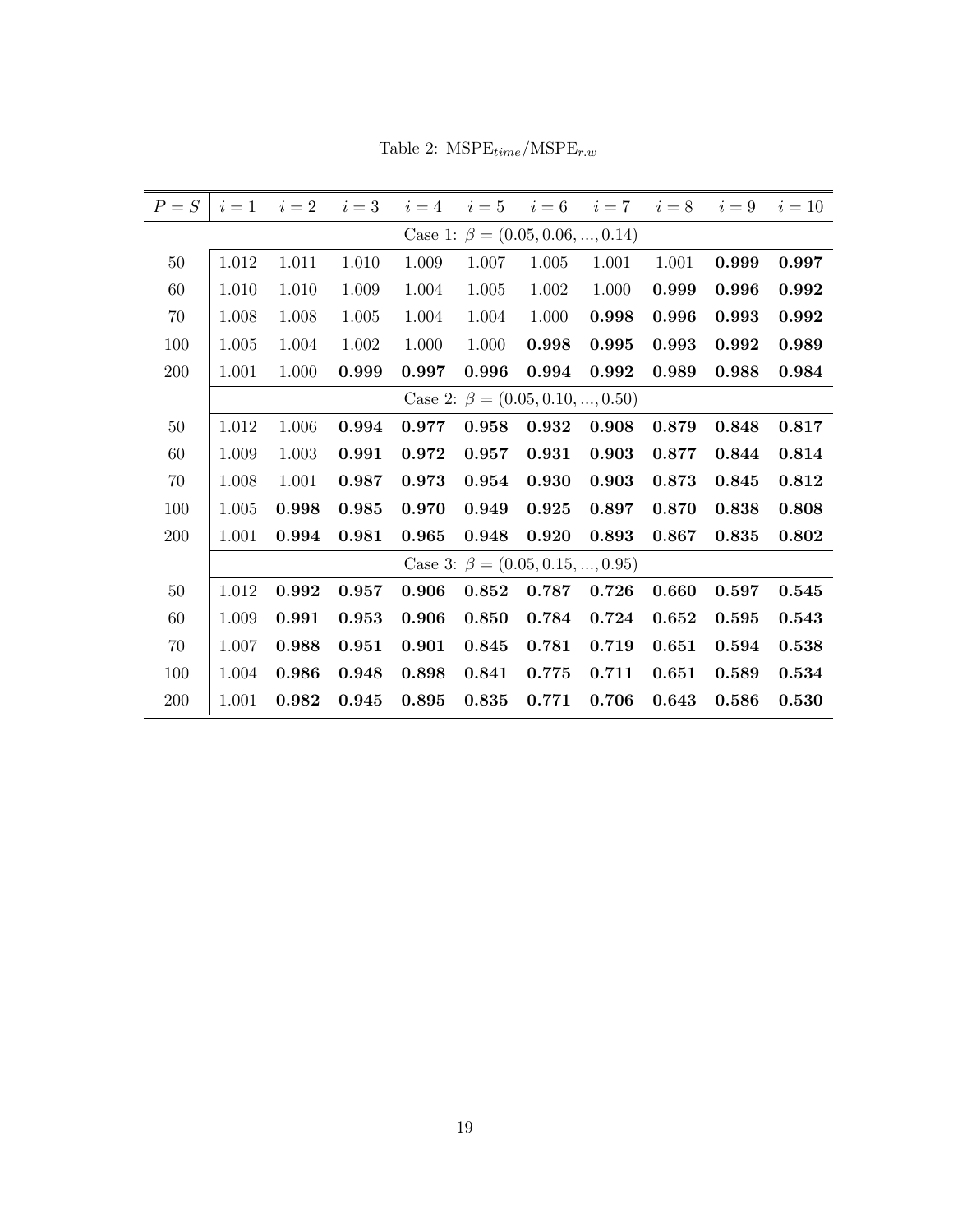Table 3:  $\ensuremath{\mathrm{MSPE}_{pool}}/\ensuremath{\mathrm{MSPE}_{r.w}}$ 

| $P = S$ | $i=1$ $i=2$ |       | $i=3$ |       |                                        |       | $i = 4$ $i = 5$ $i = 6$ $i = 7$ $i = 8$ $i = 9$ |       |       | $i=10$ |
|---------|-------------|-------|-------|-------|----------------------------------------|-------|-------------------------------------------------|-------|-------|--------|
|         |             |       |       |       | Case 1: $\beta = (0.05, 0.06, , 0.14)$ |       |                                                 |       |       |        |
| $50\,$  | 1.001       | 0.999 | 0.997 | 0.996 | 0.993                                  | 0.992 | 0.988                                           | 0.988 | 0.987 | 0.985  |
| 60      | 1.001       | 0.999 | 1.000 | 0.994 | 0.993                                  | 0.991 | 0.990                                           | 0.988 | 0.986 | 0.984  |
| 70      | 1.001       | 1.000 | 0.997 | 0.995 | 0.994                                  | 0.991 | 0.989                                           | 0.987 | 0.986 | 0.984  |
| 100     | 1.001       | 0.999 | 0.996 | 0.995 | 0.993                                  | 0.991 | 0.989                                           | 0.987 | 0.986 | 0.984  |
| 200     | 1.000       | 0.998 | 0.996 | 0.994 | 0.992                                  | 0.991 | 0.989                                           | 0.987 | 0.985 | 0.983  |
|         |             |       |       |       | Case 2: $\beta = (0.05, 0.10, , 0.50)$ |       |                                                 |       |       |        |
| $50\,$  | 1.053       | 1.024 | 0.998 | 0.971 | 0.946                                  | 0.920 | 0.900                                           | 0.878 | 0.860 | 0.843  |
| 60      | 1.054       | 1.025 | 0.996 | 0.966 | 0.948                                  | 0.921 | 0.897                                           | 0.879 | 0.859 | 0.844  |
| 70      | 1.050       | 1.025 | 0.994 | 0.972 | 0.947                                  | 0.922 | 0.899                                           | 0.877 | 0.860 | 0.843  |
| 100     | 1.051       | 1.023 | 0.996 | 0.970 | 0.944                                  | 0.919 | 0.896                                           | 0.877 | 0.857 | 0.842  |
| 200     | 1.048       | 1.022 | 0.994 | 0.968 | 0.946                                  | 0.918 | 0.895                                           | 0.877 | 0.858 | 0.840  |
|         |             |       |       |       | Case 3: $\beta = (0.05, 0.15, , 0.95)$ |       |                                                 |       |       |        |
| $50\,$  | 1.215       | 1.109 | 1.012 | 0.917 | 0.844                                  | 0.778 | 0.728                                           | 0.686 | 0.655 | 0.637  |
| 60      | 1.204       | 1.108 | 1.007 | 0.921 | 0.845                                  | 0.777 | 0.728                                           | 0.683 | 0.656 | 0.637  |
| 70      | 1.204       | 1.100 | 1.006 | 0.915 | 0.840                                  | 0.775 | 0.726                                           | 0.682 | 0.655 | 0.635  |
| 100     | 1.207       | 1.103 | 1.004 | 0.914 | 0.838                                  | 0.771 | 0.721                                           | 0.684 | 0.653 | 0.634  |
| 200     | 1.203       | 1.100 | 1.003 | 0.914 | 0.835                                  | 0.770 | 0.719                                           | 0.681 | 0.654 | 0.633  |